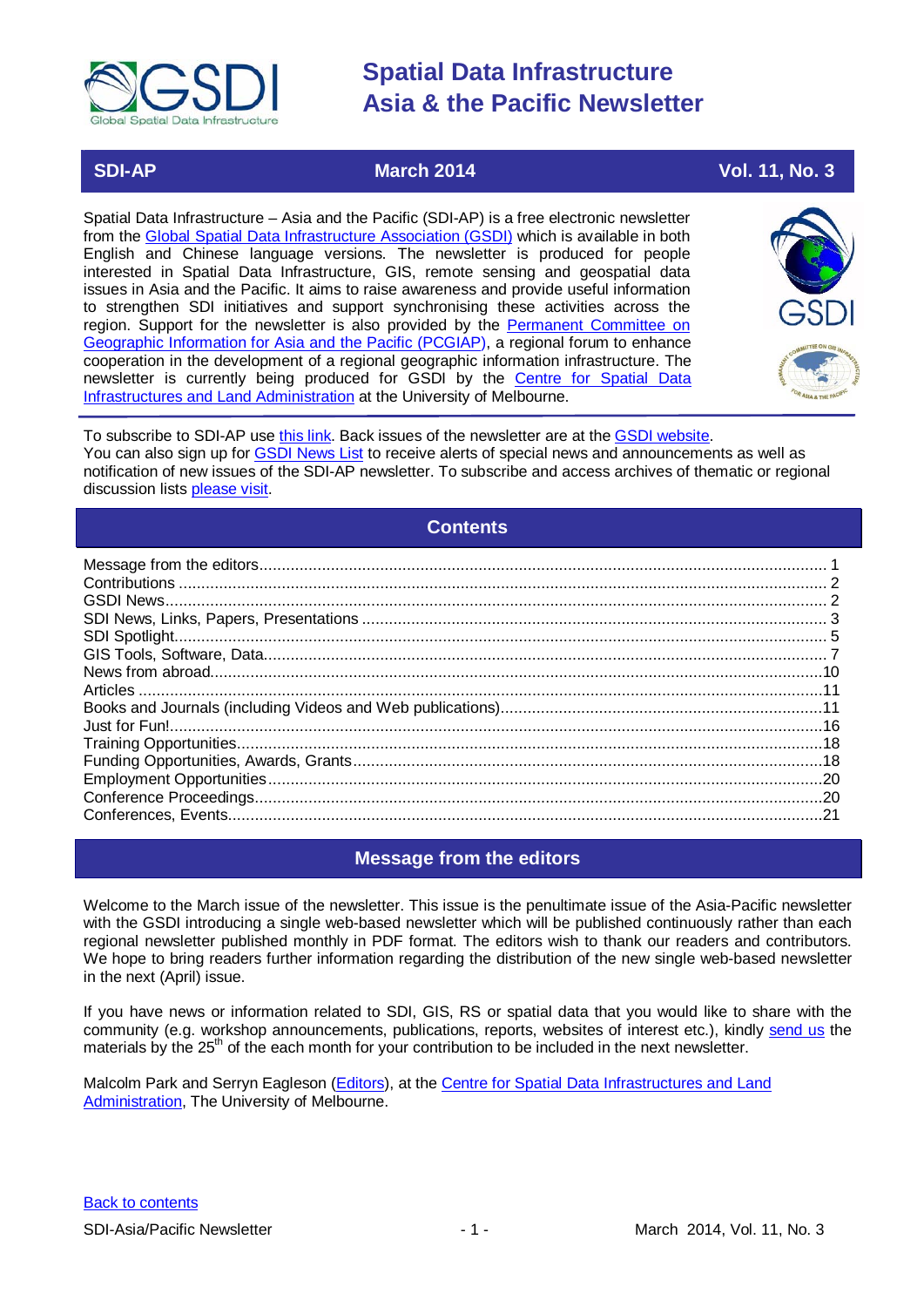

# **Contributions**

<span id="page-1-0"></span>Thank you to the following people and organisations for their contributions to this issue: Baek Wonkug for news feeds, Sean Lin and colleagues for the Chinese translation as well as Shivani Lal, *GIS Development*, *GeoSpatial World* and *Asia Surveying & Mapping* magazine for directly contributing to the newsletter.

# **GSDI News**

# <span id="page-1-1"></span>**International Geospatial Society (IGS) Free Memberships**

At its recent meeting, the GSDI Board of Directors passed a motion that allows individuals in low and very low income nations to join the International Geospatial Society (IGS) by providing specific information of value to the global community in lieu of annual cash dues. To join, simply add your professional profile to the growing interconnected network of geospatial specialists across the globe. Benefits of membership in IGS are listed at [http://www.igeoss.org/benefits.](https://owa.unimelb.edu.au/owa/redir.aspx?C=54c2b4d3973d480282dc7c38384f4204&URL=http%3a%2f%2fwww.igeoss.org%2fbenefits) For further information, contact [Harlan Onsrud,](mailto:onsrud@gsdi.org) Executive Director, GSDI Association.

# **[GSDI and IGS Global News, Volume 4 Number 1 for 2014 \(January 2014\)](http://www.gsdi.org/newsletters#GSDI) (PDF)**

# **Outreach & Membership Committee**

Committee vice-Chair, Roger Longhorn has joined the International Hydrographic Organization (IHO) Marine SDI Working Group (MSDIWG) and attended the Marine SDI Open Forum meeting in Copenhagen (remotely!) and the following two-day workshop of the MSDIWG, hosted by the Danish Hydrographic Service. The MSDIWG, which has existed since 2009, is setting its new workplan for 2013-2014 and is interested in developing a stronger relationship with non-marine SDI development initiatives at national, regional and global levels. Longhorn will explore this with the GSDI Board and Executive Committee at the next opportunity. The Outreach & Membership Committee also manages the GSDI Group on LinkedIn, which has added seven new members in the past month, for a total of 229 members today. If you are not already a member of this group, please join today – and tell your friends! Visit [http://www.linkedin.com](https://owa.unimelb.edu.au/owa/redir.aspx?C=rDg2dzQe3UKfwin28aspI4dcf2EJ4c8IKc_jDEPg91nlCdVQBzUX28or6ioXGu07OXWheK19Jyk.&URL=http%3a%2f%2fwww.linkedin.com) to join, then find GSDI in the 'Groups' option, to join the group.

### **Technical Committee**

Technical Committee Chair, Eric van Praag, Regional Coordinator, GeoSUR Program of the Latin American Development Bank (CAF), along with USGS, has nominated the GeoSUR Topographic Processing Service (TPS), built with ESRI´s AG Server 10.1, for the AAG Stanley Brunn Award for Creativity in Geography. See more news later in this issue.

The Technical Committee is also responsible for updating of the GSDI SDI Cookbook, a wiki maintained at: [http://www.gsdidocs.org/GSDIWiki/index.php/Main\\_Page.](https://owa.unimelb.edu.au/owa/redir.aspx?C=rDg2dzQe3UKfwin28aspI4dcf2EJ4c8IKc_jDEPg91nlCdVQBzUX28or6ioXGu07OXWheK19Jyk.&URL=http%3a%2f%2fwww.gsdidocs.org%2fGSDIWiki%2findex.php%2fMain_Page)

**GSDI Member organisations**, members of the GSDI Association Committees, Council and Board, and IGS members are involved in the many other regional and global initiatives on an on-going basis: - [Digital Earth](http://www.digitalearth-isde.org/) (International Society for Digital Earth).

- [Eye on Earth.](http://www.eyeonearth.org/)
- [Group on Earth Observations \(GEO\) / Global Earth Observation System of Systems \(GEOSS\).](http://www.earthobservations.org/)
- [EuroGEOSS](http://www.eurogeoss.eu/default.aspx) GEOSS Project funded by the European Union.
- [INSPIRE](http://www.inspire.jrc.ec.europa.eu/) Infrastructure for Spatial Information in the European Community.
- [International Hydrographic Organisation](http://www.iho.int/) Marine SDI Working Group.
- [UNESCO IOC](http://www.iode.org/) Marine/Coastal Spatial Data Infrastructure development.
- UNSD (Statistics Division) [UN-GGIM \(UN Global Geospatial Information Management\).](http://www.ggim.un.org/)
- [UNGIWG](http://www.ungiwg.org/) (UN GI Working Group).
- [UNESCO IOC](http://www.iode.org/) Marine/Coastal Spatial Data Infrastructure development.
- UNSDI [UN-GGIM](http://www.ggim.un.org/) (UN Global Geospatial Information Management).
- UNSDI [UNGIWG](http://www.ungiwg.org/) (UN GI Working Group).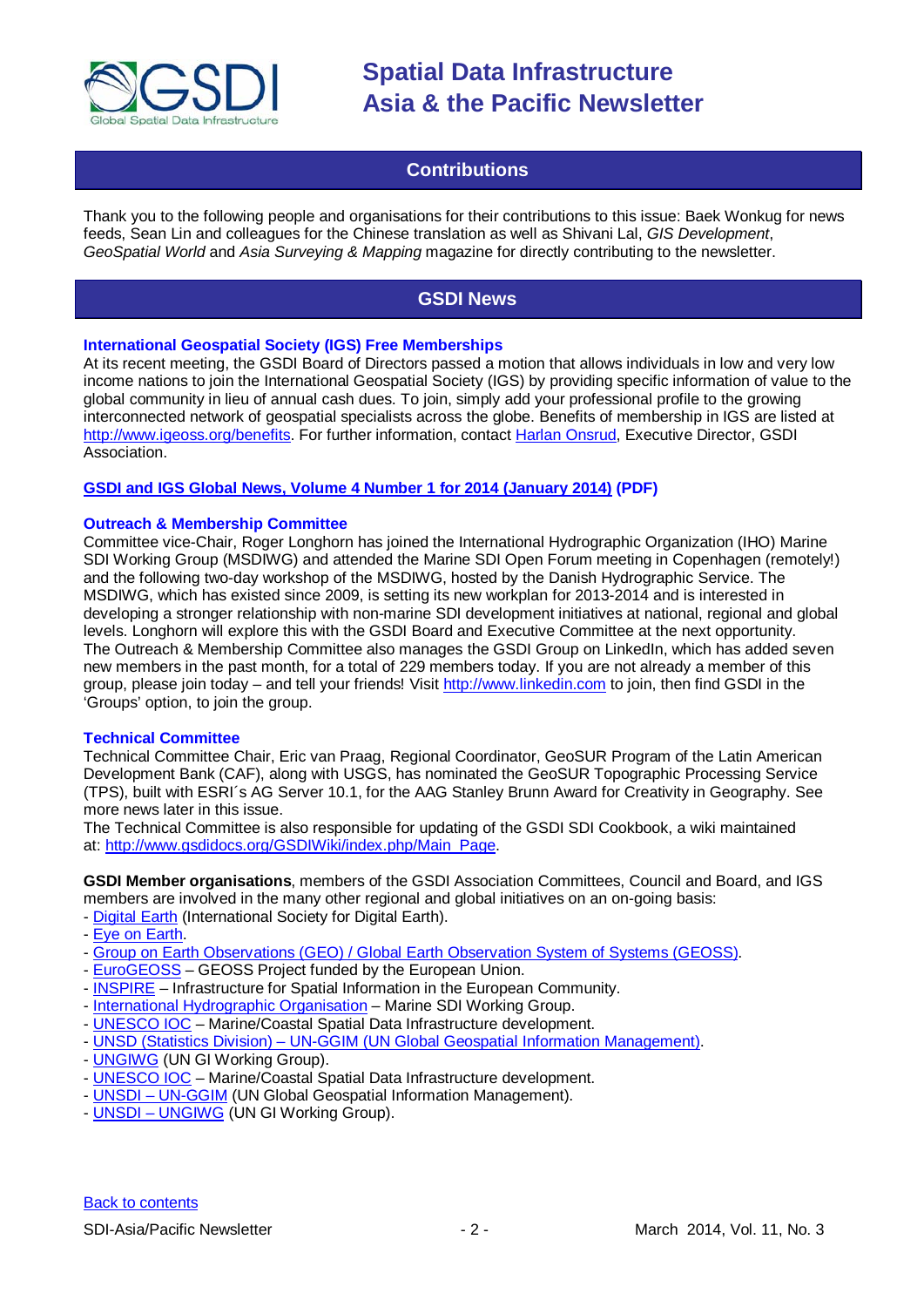

# **SDI News, Links, Papers, Presentations**

# <span id="page-2-0"></span>**[Oman: Spatial Data Infrastructure: Obstacles and Opportunities](http://geospatialworld.net/Paper/Application/ArticleView.aspx?aid=30858)**

With development continuing at an unabated pace, the Sultanate of Oman is working towards creating its national spatial date infrastructure in order to ensure sustainable development, offer new and precise data and create an environment of data integrity and exchange. The article takes a look at the obstacles and opportunities of creating a spatial data infrastructure in Oman.

#### **[Abu Dhabi SDI program shares its experience with Saudi delegation](http://www.arabnews.com/news/523886)**

A top Saudi delegation from Makkah, headed by Ahmed Hikmat Alah, deputy secretary general of the Makkah City Information Technology, visited Abu Dhabi Systems & Information Center (ADSIC). The team, including Talal Al-Yamani, director of Spatial Information Technology and Khaled Al-Madani, assistant director of Spatial Information Technology, examined the various details of the success factors of Abu Dhabi Spatial Data [Infrastructure Program](http://sdi.abudhabi.ae/Sites/SDI/Navigation/EN/root.html) (AD-SDI) which is managed by ADSIC. Abdul Karim Al Raisi, ADSIC's director of strategy and planning, welcomed the delegation.

The visit from Makkah reiterates the keenness of the Abu Dhabi government to share best practices such as the center's Abu Dhabi Spatial Data infrastructure Program, with Saudi Arabia. Abu Dhabi's Geospatial portal, established by AD-SDI, hosts a wide range of spatial data and information as well as provides web map services which allows visitors to visualize and use more than 500 data sets. It is a significant step toward the long-term AD-SDI goal of establishing a network of inter-operable nodes for geospatial data usage and sharing.

### **[Rwanda: National Geo-Information Committee Executive & Policy high level meeting](http://rnra.rw/index.php?id=51&tx_ttnews%5Btt_news%5D=160&cHash=6b7e98e87eb252e674bd0cad2d46f90c)**

The Rwanda Natural Resources Authority (RNRA) organized a National Geo-Information Committee Executive & Policy high level meeting on February 11, 2014. The Ministry of Natural Resources, with support of the Ministry of Youth and ICT, is heading the country's National Spatial Data Infrastructure (NSDI) initiative. RNRA has begun by putting in place a National Geo-information Committee, bringing together all key stakeholders and coordinating their efforts.

**See also: [RNRA hosts National Geo-Information Workshop and Training \(August 2013\)](http://rnra.rw/index.php?id=51&tx_ttnews%5Btt_news%5D=126&cHash=28f41abb47a52b6b6c465605635124d3)**

# From *Mark E. Reichardt, President & CEO, Open Geospatial Consortium (OGC)* **[Call for Volunteers to advance UN-GGIM Core Standards Guide](mailto:UNStdsGuide@lists.opengeospatial.org)**

OGC Technical Committee and Business Value Committee members:

Recently, I briefed the OGC Planning Committee on the activities of the UN Global Geospatial Information Management (UN-GGIM) including a request from the UN-GGIM Secretariat for key standards organizations – OGC, ISO and IHO - to advance a "core essential standards guide" for use by member nations to improve their understanding of the value of standards, and guide the adoption and application of open geospatial standards to meet their geospatial missions. The Planning Committee approved this request and asked for OGC staff to work with membership to stand up a team to development this document in conjunction with our partner standards organizations. ISO TC/211 has already formed a Task Force which will be dedicated to this task.

Our plan is to engage OGC, ISO and IHO members / staff over the next few weeks to scope the document, but the essence of this effort is to discuss the value and role of geospatial standards in the context of implementation and government mission accomplishment. The goal is an easy to understand, and relatively non-technical document focusing on communicating and educating key decision makers within member nations on topics such as:

- Role and value of open geospatial standards
- Core geospatial standards and related best practices explained
- · Implementation examples
- References (national, regional and international cookbooks, SDI guides, etc.)

We are planning for an initial draft of this document to be available in late spring 2014, with ample time for a broad review and revision of a draft to be submitted for review and discussion at the UN-GGIM 4 meeting scheduled for the August 2014.

If you have an interested in supporting this activity, please reply to [UNStdsGuide@lists.opengeospatial.org](mailto:UNStdsGuide@lists.opengeospatial.org) with your expression of interest. We anticipate that this activity will be conducted through regular virtual meetings with OGC staff facilitation of and involvement in the process. Please address any questions to me, Denise McKenzie or Carl Reed. The likely home for the effort in OGC's process will be a sub-committee of the Business Value Committee.

# [Back to contents](#page-0-0)

SDI-Asia/Pacific Newsletter 1992 12:3 - 3 - March 2014, Vol. 11, No. 3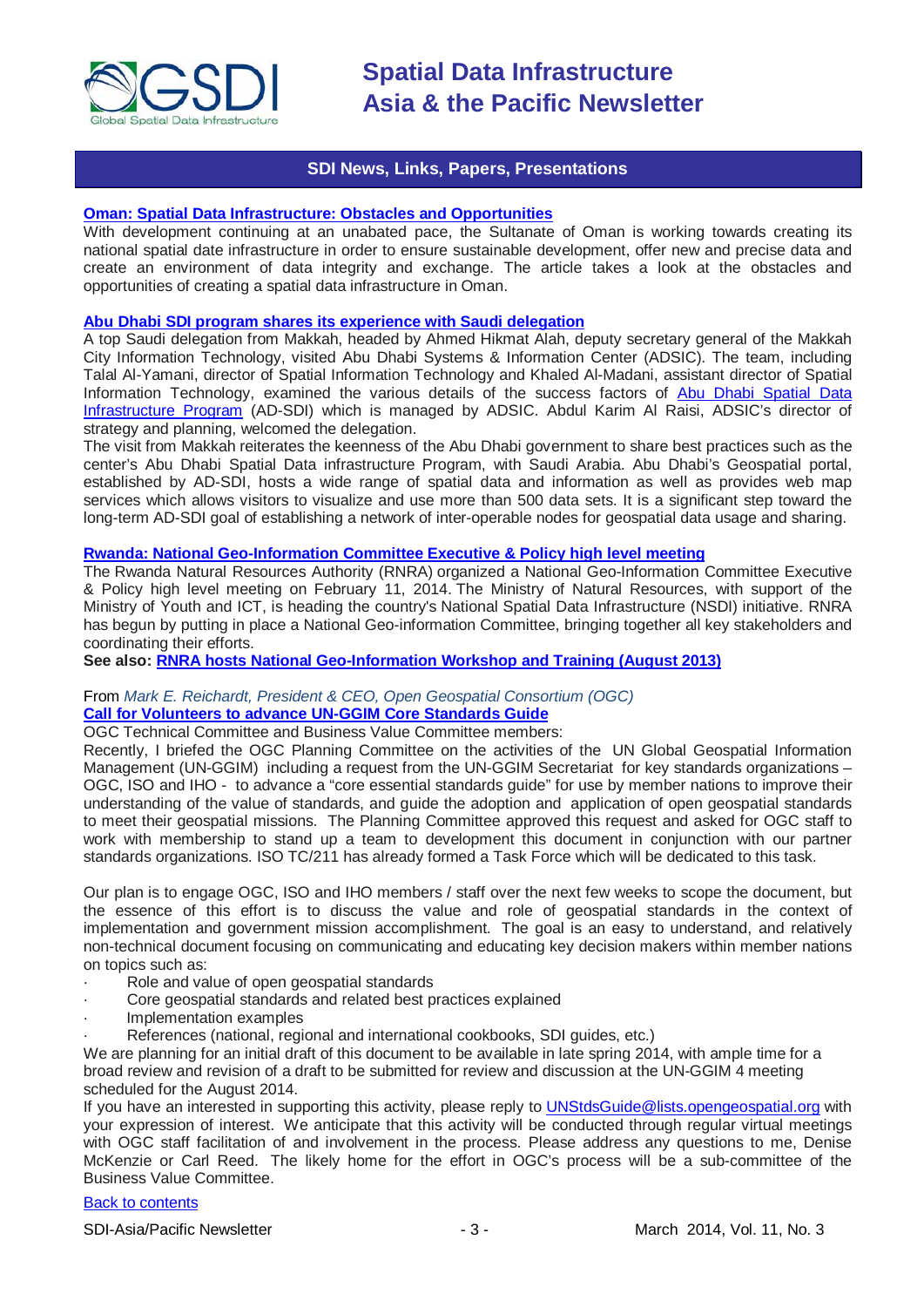

For background, I have uploaded the UN-GGIM Report – "Establishment and implementation of standards for the global geospatial community" to the OGC portal -- [https://portal.opengeospatial.org/files/?artifact\\_id=56897.](https://portal.opengeospatial.org/files/?artifact_id=56897) I look forward to working with members on this important effort. Sincerely,Mark

### **Destination Spatial Matchmaker portal - [a way for students, employers and educators to link up](http://www.destinationspatial-matchmaker.org/index.htm)**

Destination Spatial is a free service provided by the spatial information industry and is committed to providing future geospatial professionals with opportunities and resources to gain valuable professional experience. The Matchmaker portal helps to bring together secondary schools, colleges and universities, students and employer organisations in the spatial information industry for work placement opportunities including work experience, scholarships and cadetships, internships, full-time, part-time and casual employment. It is our goal to make the Matchmaker portal a gateway for geospatial students, whether school, college, university or postgraduate to gain valuable hands-on experience through practical work assignments with professional spatial employers.

The Matchmaker portal also provides spatial employers with a resource through which to source the assistance of highly qualified students specialised in various spatial fields.

# **Digital Earth report available**

The *[D\\_City: Digital Earth | Virtual Nations | Data Cities](http://dcitynetwork.net/manifesto)* report has been updated and printed, thanks to its sponsor, the Intergovernmental Group on Earth Observations (GEO).

GEO and the International Society for Digital Earth (ISDE) jointly announced the report's launch at the ISDE conference in Kuching, Malaysia, in August 2013. The 172-page document - a 'thorough snapshot' of current contributions to the G8/GEO-co-ordinated Global Earth Observation System of Systems (GEOSS) project - was, notably, edited by two Australians: Davina Jackson and Richard Simpson, two leaders of the ISDE's digital cities working party. They collaborated on D\_City (the 'D' being defined as 'dynamic digital data design for decent development') to help educate next-generation urban development professionals about effective ways of using geospatial technologies.

Since the ISDE Kuching release, two more print runs of the report have been circulated to leaders of key stakeholder organisations across the northern hemisphere.

The current update includes a 'Postscript' summary of latest advances supporting the GEO co-ordinated 'global Earth observations system of systems' (GEOSS) project.

The report has been online (originally as a preview for comment) since early 2012, and can be viewed at the D-City website.

Editorial Board members for the D\_City report include GEO's Secretariat Director, Barbara Ryan and ISDE leaders Tim Foresman (associate editor), Massimo Craglia, John van Genderen, Michael Goodchild, Milan Konečný, and Abbas Rajabifard. Other ISDE leaders, including president John Richards, secretary general Guo Huadong, Alessandro Annoni and Peter Droege, provided comments for a special feature titled 'Debating the Data Deluge'.

# **[Geospatial Data Sharing Key to Economic Development](http://www.asmmag.com/2012-12-30-14-40-18/feature/6214-geospatial-data-sharing-key-to-economic-development.html)**

The Group on Earth Observations met in Geneva, Switzerland in the week (Jan. 13-17, 2014), with an agenda to discuss the partnership among governments and international organizations to monitor and understand the Earth. Key to much of the discussion was the need to make data readily accessible for research and third-party entities that utilize the data to create economic value.

… Restrictions to data usage, and complex rules for its use, create a bureacratic mess. With the federal government involved, and setting priorities, the nation stands to benefit, and with international sharing, so does the world.

Source: Asian Surveying & Mapping

**Closely related: ['Misguided' nations lock up valuable geospatial data](http://www.scidev.net/global/data/news/misguided-nations-lock-up-valuable-geospatial-data.html)**

Many governments, particularly those in low-income countries, are "shooting themselves in the foot" by failing to give research and development communities open access to their caches of geospatial data, experts have warned.

The potential of such data that incudes geographic positioning information, including satellite imagery, to aid fields such as disaster response, agriculture, conservation and city planning far outweighs any potential value from selling the information, they say.

Some examples of the beneficial sharing and opening up geospatial data were highlighted at a meeting in Geneva, Switzerland, of the Group on Earth Observations, a voluntary partnership of governments and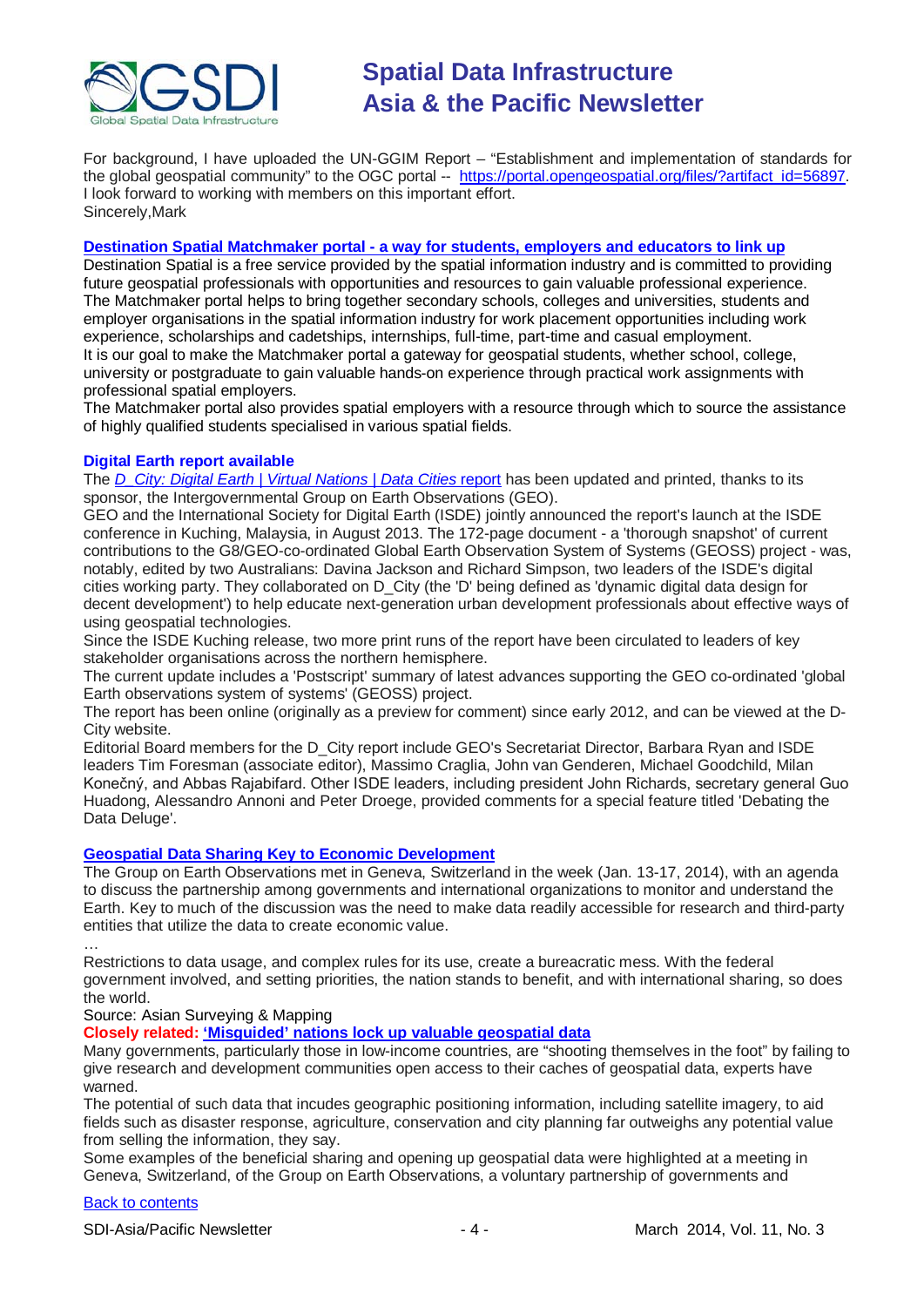

#### international organizations.

But the misguided belief that government data represent a lucrative revenue stream is still stifling countries' development potential, says Paul Uhlir, the director of the board on research data and information at the US National Academy of Sciences. Source: Scidev.net

# <span id="page-4-0"></span>[Back to contents](#page-0-0)

# **Spotlight**



This month's "Spotlight" feature is a DOUBLE-WHAMMY. The first is from **Alireza Kashian** who is a PhD candidate and member of the Centre for Spatial Data Infrastructures and Land Administration (CSDILA) within the Department of Infrastructure Engineering at the University of Melbourne. Alireza is interested in research topics associated with Volunteered Geographic Information (VGI) which encapsulates the idea of producing geographic information through the contributions of the crowd. He is specifically involved in the investigation of automatic methods for detecting vandalism cases which frequently occur in VGI



platforms.

### **Smart VGI Platforms: Methods for Automatic Vandalism Detection**

In recent years, advances in positioning, web mapping and communication technologies gave us hope to fight against incomplete maps and changed the traditional methods of collecting, updating and maintaining geographic information. People distributed within an environment can voluntarily participate in collaborative online activities. While each person works on a small task, the final collective result often turns out greater than its parts. The term VGI (Volunteered Geographic Information) was coined by Goodchild (2007) and highlights the potential use of "citizens as voluntary sensors" to create and enhance geographic data. In academia, other similar terminologies such as Crowdsourcing Geographic Information or User Generated Geodata are also attributed to this phenomenon. As a general definition, VGI encapsulates the process of collecting, maintaining, and distributing geographic information through the help of volunteers. Just about ten years ago, working with geographic information was only feasible for surveyors and professional GIS developers who had access to advanced GIS tools.

The collective work of volunteers, researchers, and technical people gave rise to many successful VGI initiatives which provide advanced online and offline tools for collecting, editing and sharing geographic knowledge. The combination of these tools is known as "VGI Platforms".

One of the oldest VGI platforms, OpenStreetMap (OSM) was created by Steve Coast in 2004 in the UK. This project played a significant role in proving the hypothetical concept which says even ordinary citizens who are not experts in GIS systems can participate in joint activities of creating maps about the real world. Today, wellknown VGI platforms such as OpenStreetMap and Google Map Maker have collected millions of geographic information records. This tremendous momentum of collecting data could only be our dream just a decade ago.

In principle, VGI projects give everyone an equal chance to participate in the process of generating geographic information, thus we have experienced a steep increase in the volume of geographic information generated by the crowd in recent years.

The increasing popularity of VGI platforms comes with a number of caveats, especially in the form of vandalism. Harmful activities have a long history in crowdsourcing and they are not only limited to VGI projects. Wikipedia as one of the most popular crowdsourcing projects has been exposed to several poisoning attacks, where spammers tried to disseminate fake or valueless articles in bulk. In the case of VGI platforms, while reports indicate that most contributions are genuine, with increasing popularity there is a high probability of uprising suspicious activities by spammers.

Some of the common vandalism cases in VGI platforms could be summarized as:

- Generating non-existing features or fictional objects
	- Deleting existing features randomly (could happen in bulk)
	- Modifying the geometry of a feature in a non-regular format
	- Assigning incorrect or non-common attributes to a feature

According to the latest statistics published by open VGI projects such as OpenStreetMap, frequent cases of vandalism have been tracked in recent years. Some were rolled back successfully by editors but there is a strong assumption that a large number of vandalism cases are still unidentified. Looking into the nature of such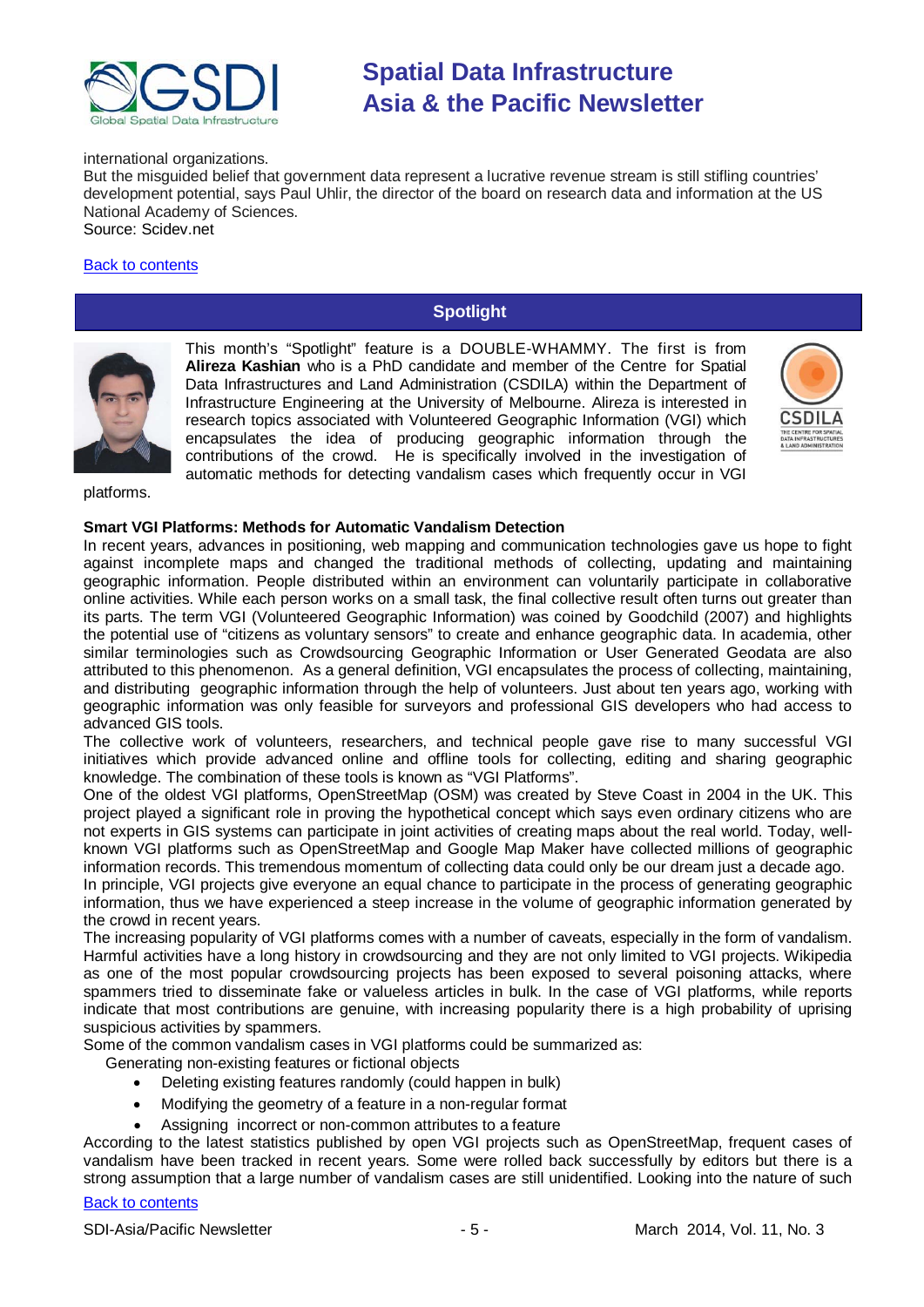

malicious activities, we can logically deduce that lack of methods for their tracking will seriously impact the quality and credibility of generated data and as a result, the ability and reliability of VGI activities would be at question in future. This research intends to address this concern by instituting an automatic method for the detection of vandalism with a special focus on the insertion of non-existing Points of Interest (POI) and the modification of attributes and positions of current point features.

In order to understand the nature of contributions and to learn about different types of vandalism, we developed a new mobile VGI application as a pilot project. We realized that there is a lack of detailed attribute information for POIs in most VGI projects. The process of adding attribute information to VGI databases is usually considered as a boring task and it is believed that contributors do not experience a similar level of satisfaction when they add such detailed information compared to tasks like adding new roads or copying building boundaries from satellite imageries. But how can we encourage volunteers to fix incomplete and missing data? How would we evaluate such contributions and even track cases of vandalism?

In other crowdsourcing projects, we can find approaches to engaging contributors in problem solving by embedding the tasks inside a game. This concept is referred to as "gamification" which encapsulates the idea of entertaining contributors while they are completing a particular defined task. We used the same concept to design a mobile application called "RoadPlex" which mainly aims for collecting general or specific attribute information for POIs. While we were designing the application, we kept in mind that if the defined tasks inside the game are too complex, then potential contributors might refrain from continuing to use this application. It is obvious that if users do not see the value of their contribution, their incentive to put more effort in contributing will diminish.

RoadPlex concentrates on an easy user interface and a straightforward rewarding scheme, so all contributors can immediately see and realize the outcomes of their efforts. Through the game scenario, players receive a list of nearby venues based on their location provided by the GPS sensor. In the next step, players have the option to choose one of the venues to see the list of associated questions for that venue. Each question has specific rewarding points assigned to it which is based on the difficulty of the question. The questions are designed to collect implicit knowledge about attributes of the venues. Answers are mainly given by selecting one of three choices, or by a textbox. For example, to answer a question about the name of a restaurant owner, the player might need to type the name inside a text box. Two sample questions with options are listed in [Table 1](#page-5-0) to clarify the structure of questions and answers. In general, responding to more questions means more rewarding activity points and therefore higher chances to win prizes. Currently RoadPlex offers 10\$ and 20\$ Google Play credits for each 40,000 activity points. In [Figure 1,](#page-5-1) different stages of the game are illustrated by screenshots.

What type of credit cards does this place accept?

- (a) All three majors Visa/Master/American Express
	- (b) Only Visa/Master (c) No credit card is accepted
- What is the smoking status in this place? (a) Smoking is not permitted
	- (b) Smoking outside only
	- (c) Only in Smoking Zones Area

<span id="page-5-0"></span>

*Table 1 Sample triple choice questions*

<span id="page-5-1"></span><sup>(</sup>a) Login Page (c) List of Venues (d) Questions for a Venue (d) Venue Options *Figure 1 Screenshots of RoadPlex game*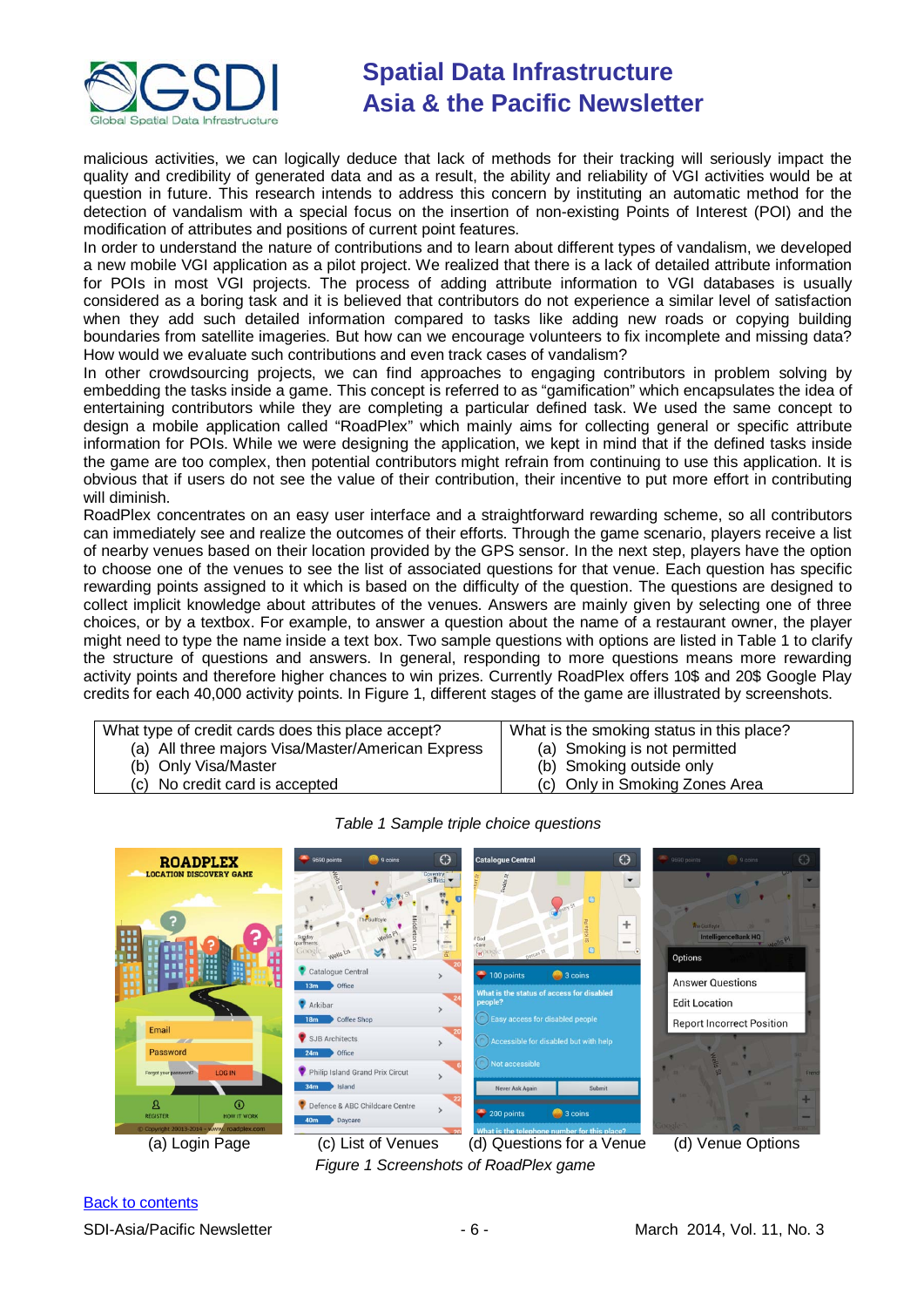

By February 2014, RoadPlex attracted around 750 registered players with approximately 5000 questions answered with gradual growing pattern in number of participants. Through our analysis, we found that some players had responded to some questions randomly in order to receive more points in shorter time. While this is not a prevailing behavior among the players, the consequences of such activities decrease the reliability of responses. To control such behavior, we are currently developing a double blind matching algorithm to attest the validity of each answer by asking two anonymous players the same question. We also plan to run a competition inside the campus of Melbourne University which will help to test our blind matching algorithm in a smaller, but more controlled community. RoadPlex supports Android devices and the latest version of RoadPlex (version 2.5.3) is available through the Google Play store under the category of "Travel and Local".

#### ● ● ● ● ● ● ● ● ● ●



**The second of this month's "Spotlight" features** is from **Kuo-Chih Hung** who is a PhD student and member of the Centre for Spatial Data Infrastructures and Land Administration (CSDILA) within the Department of Infrastructure Engineering at the University of Melbourne. Kuo-Chih's main focus is the "Crowd-sourced geographic information and disaster management" research project which is currently under investigation by the researchers at CSDILA.

### **A framework for automated crowd-sourced spatial data evaluation for disaster response and relief**

In recent years, the emergence and innovation of Crowd-sourced Geographic Information (CGI) have been regarded as a new approach in disaster management, and a complementary part of SDI. For instance, the base map by collaborative mapping on OpenStreetMap after Haiti Earthquake has shown CGI can enhance the logistical systems and help relief effort. It has proved a method that people far away from stricken area can work as a part of the digital humanitarian network to assist the formulation of information.

In addition, it was noticed that while the communication infrastructures had been collapsed by hazards, or local Emergency Operation Centre (EOC) could not provide the service well due to the massive call in the moment of event happening, CGI provides an alternative channel for public to report the situation during the event, or to ask assistance and resource.

Although CGI is more immediate and context-rich, there are still some issues in its usage. In this research, we focus on the emergency reports. Since the reports represent the temporary spatial feature like flood or bushfire, it has more uncertainty than normal feature. The position uncertainty of data is one important problem due to the human positioning mistakes. In historical experiences, emergency agencies have to take a lot of efforts to filter and verify the position of reports manually or by the help of volunteers. Another issue is that the data format is usually unstructured, emergency agencies cannot find valuable information such as the time of event happening or observed. This has limited the data applicability.

To facilitate the usage of CGI, this research proposes to design a framework to evaluate the data automatically by semantic analysis and spatial analysis. The framework has 3 levels, location verification, report ranking, reports re-structuralization. At first level, the crowd-sourced data is expected to have the description of its location. Through semantic analysis, if the location matches the reference gazetteer database, it will evaluate the position under the preset tolerance. Beside geographically implicit reports (like an event on a road without description of section), the framework provide a method to verify position of reports more efficiently. Second, by setting criteria of information, the user can have the ranking of each report, for example. Some reports are asking assistance, they will have higher ranking than other reports. Third, through semantic analysis, the critical information will store in other fields that the emergency agencies could control the information more easily.

The editors remind our subscribers and readers that we welcome contributions for the *Spotlight* feature.

### <span id="page-6-0"></span>[Back to contents](#page-0-0)

# **GIS Tools, Software, Data**

# **[Roger Tomlinson \(1933-2014\) –](http://ucgis.org/ucgis-fellow/roger-tomlinson) the 'father' of GIS**

# **[Jakarta partners with mapping agency to promote use of geographic information](http://www.futuregov.asia/articles/2014/feb/11/jakarta-partners-mapping-agency-promote-use-geospa/)**

The recent Memorandum of Understanding (MOU) between Indonesia's capital city and Geospatial Information Agency (In Bahasa Indonesia: Badan Informasi Geospatial or BIG, [http://www.bakosurtanal.go.id/\)](http://www.bakosurtanal.go.id/) will promote the greater use of geospatial information to help Jakarta reach a smart city status.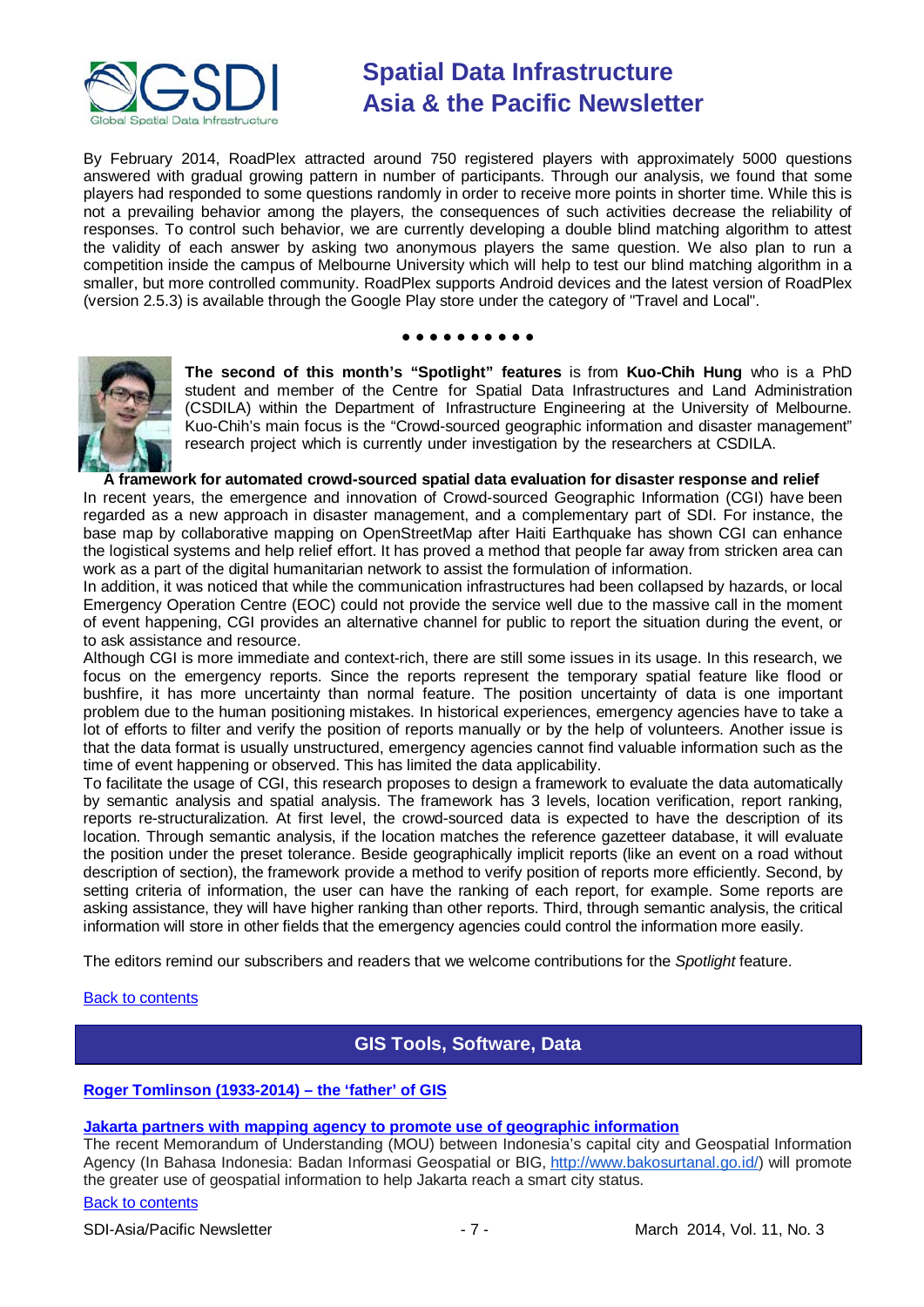

Jakarta is home to more than ten million people, making it the most populous city in Southeast Asia, and 13th most populous city in the world. The growing population and various economic and commercial activities have put a strain on the city's key infrastructures and scarce resources, prompting city officials to partner with BIG to help them sustainably plan for the city's future.

According to Jakarta Governor Joko Widodo, in order for Jakarta to be globally competitive, it is important for decision makers to have readily available authoritative information to help them design liveable urban neighbourhoods and craft sustainable plans to support businesses, commerce, utilities and transportation among others. "Planning cannot be done without proper amount of data," he said.

As part of the MOU, the Governor ordered every city department to submit their respective data and geospatial information to BIG in order to build up the city's Geospatial Information Infrastructure.

### Source: FurureGov

# **New NENA standards [document for GIS data: open for public review and comment](https://www.nena.org/news/150734/New-NENA-Standards-Document-available-for-Public-Review-and-Comment.htm)**

National Emergency Number Association (NENA) Standards for the Provisioning and Maintenance of GIS data to ECRF/LVF, NENA-STA-005 (DRAFT) has been [posted to the NENA collaboration website](http://dev.nena.org/apps/group_public/download.php/2910/20131029%20ECRF-LVF%20NENA%20STA-005%20DRAFT%20PubRvw.pdf) (PDF) and is available for Public Review and Comment starting December 20, 2013, and ends on January 16, 2014, at 5PM ET. All comments shall be submitted by going to this [link](http://dev.nena.org/apps/group_public/document.php?document_id=2910&wg_abbrev=csdm-ecrf-lvf) and then selecting "add a comment" just above the title "Document Details." Please complete all requested data and "Save" OR if submitting multiple comments, select "Save and Add Another". Any questions or concerns with submitting your comments please contact the [NENA Committee Resource Manager.](mailto:crm@nena.org)

# **Executive Overview**

This document defines operational processes and procedures necessary to support the i3 Emergency Call Routing Function (ECRF) and Location Validation Function (LVF). Additionally, this document identifies ECRF/LVF performance and implementation considerations for 9-1-1 Authorities' consideration. The roles and responsibilities of 9-1-1 Authorities vary depending on jurisdictional hierarchy, resource availability, capabilities, service arrangements, and regulations and statutes. As such, 9-1-1 Authorities are expected to work with ECRF/LVF operators to further clarify and/or identify additional required services prior to development and implementation of ECRF and LVF.

Although this document contains references to 9-1-1 Authorities' Geographic Information System (GIS), Public Safety Answering Point (PSAP) equipment, access and call network providers Location Information Servers (LIS), and other core functions of the ESInet, their functionality and operations are out of scope for this document. NENA 08-003, Detailed Functional and Interface Specification for the NENA i3 Solution – Stage 3, contains definition of data structures and detailed functional and interface standards that are referenced in this document.

### **The OGC seeks comment on revised GML in JPEG 2000 Encoding Standard**

The Open Geospatial Consortium (OGC®) seeks comment on the candidate GML in JPEG 2000 Encoding Standard version 2. This geospatial data encoding standard defines how the Geography Markup Language (GML) is to be used within JPEG 2000 images for adding geographic content to imagery. Once approved, the GML in JPEG2000 version 2 standard will join a suite of international open standards that provide a platform for seamless service-based publishing, discovery, assessment, ordering, access and processing of geospatial information.

Version 1.0.0 of this standard was published in January of 2006. The new candidate version 2 of the standard exploits the capabilities of the OGC GML Coverage Application Schema (GMLCOV) and the OGC Web Coverage Service (WCS) 2.0 Interface Standard that have been made available by the OGC since 2006. Version 2 eliminates shortcomings of Version 1 and also addresses shortcomings of competing methods of using JPEG2000 in geospatial applications.

All OGC standards are free and publicly available on the [OGC Standards Page.](http://www.opengeospatial.org/standards?utm_source=emailcampaign247&utm_medium=phpList&utm_content=HTMLemail&utm_campaign=The+OGC+seeks+comment+on+revised+GML+in+JPEG+2000+Encoding+Standard++) The candidate GML in JPEG 2000 Encoding Standard version 2 can be [downloaded.](http://www.opengeospatial.org/standards/requests/118) The GML in JPEG 2000 Standards Working Group (GMLJP2 SWG) will consider comments on the candidate GMLJP2 Standard that have been posted through 19 March 2013.

The OGC is an international consortium of more than 470 companies, government agencies, research organizations, and universities participating in a consensus process to develop publicly available geospatial standards. OGC standards support interoperable solutions that "geo-enable" the Web, wireless and locationbased services, and mainstream IT. OGC standards empower technology developers to make geospatial information and services accessible and useful with any application that needs to be geospatially enabled. Visit the [OGC website.](http://www.opengeospatial.org/contact)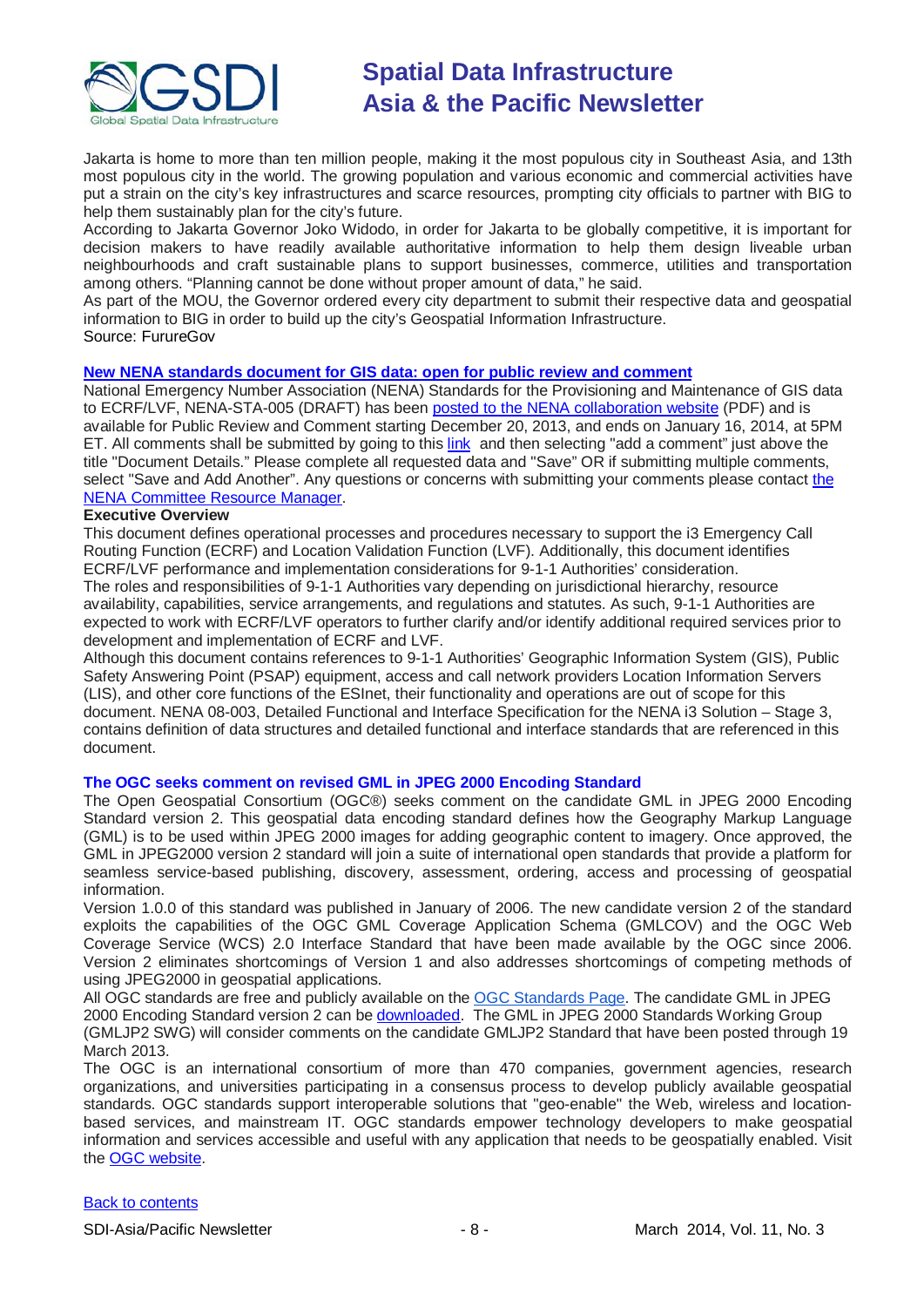

# **[Open Development Cambodia \(ODC\)](http://www.opendevelopmentcambodia.net/)**

Open Development Cambodia (ODC) is an "Open Data" website, the first of its kind in Southeast Asia. The "Open Data" movement is based on the simple premise that data collected for public interest should be publicly available – without restrictions.

ODC has recently launched a new [Forest Cover page](http://www.opendevelopmentcambodia.net/briefings/forest-cover/) where one can see animated maps of forest cover change across the country from 1973 – (Oct) 2013. The page also includes animations of six landscapes – the Greater Virachey area, the Eastern Plains, North Central Cambodia (including Prey Lang Landscape and Boeung Pe), Southern Cambodia, Cardamoms and Bokor, and western Cambodia (Battambang and Pailin.) Included in the page is analysis of forest cover changes by %, hectare, and provincial distribution for the forty years.

Open Development Cambodia was conceived by East-West Management Institute in consultation with local and international partners. The project is implemented by a young and dynamic Cambodian staff and a web of partnerships that are contributing to collaborative information sharing and engaging students and others in contributing to the site and increasing their skills through volunteer opportunities. [Interactive map](http://www.opendevelopmentcambodia.net/maps/) and [Download maps.](http://www.opendevelopmentcambodia.net/maps/downloads/)

### **OGC adopts important GeoPackage Standard for Mobile**

The Open Geospatial Consortium (OGC®) has adopted the OGC GeoPackage 1.0 (GPKG) Encoding Standard. The GeoPackage standard will make it much easier to exchange and share geospatial (or location) information across different devices, applications and web services throughout the mobile world.

GeoPackage was developed for mobile application developers whose applications need to provide users with geospatial application services and associated data in disconnected or limited network connectivity environments, or whose applications depend on geospatial data and processing services from diverse sources. GeoPackage supports a wide variety of applications such as those that involve creation of geospatial data products in enterprise computing environments, data product distribution to other computing environments, mobile workforce data capture and updates, and volunteered geographic information.

From a technical perspective, the GeoPackage standard defines an open, non-proprietary, platformindependent [SQLite](http://www.sqlite.org/?utm_source=emailcampaign246&utm_medium=phpList&utm_content=HTMLemail&utm_campaign=OGC+adopts+important+GeoPackage+Standard+for+Mobile) container for distribution and direct use of geospatial data, including vector features and tile matrix sets. This approach simplifies development and gives applications access to a very wide variety of Webbased geoprocessing services.

The OGC GeoPackage (GPKG) Encoding Standard has been developed by OGC members with additional participation by interested developers on GitHub, a web-based hosting service for software development projects. The OGC GeoPackage Encoding Standard and associated resources can be found [here.](http://www.geopackage.org/) All OGC standards are free and publicly available.

The OGC is an international consortium of more than 470 companies, government agencies, research organizations, and universities participating in a consensus process to develop publicly available geospatial standards. OGC standards support interoperable solutions that "geo-enable" the Web, wireless and locationbased services, and mainstream IT. OGC standards empower technology developers to make geospatial information and services accessible and useful with any application that needs to be geospatially enabled. Visit [the OGC website.](http://www.opengeospatial.org/contact)

Source: OGC press release - [Contact](mailto:info@opengeospatial.org)

# **The OGC approves SensorML 2.0, advanced standard for Internet of Things**

The Open Geospatial Consortium (OGC®) has approved the [OGC Sensor Model Language \(SensorML\) 2.0](http://www.opengeospatial.org/standards/sensorml?utm_source=emailcampaign251&utm_medium=phpList&utm_content=HTMLemail&utm_campaign=The+OGC+approves+SensorML+2.0%2C+advanced+standard+for+Internet+of+Things)  [Encoding Standard.](http://www.opengeospatial.org/standards/sensorml?utm_source=emailcampaign251&utm_medium=phpList&utm_content=HTMLemail&utm_campaign=The+OGC+approves+SensorML+2.0%2C+advanced+standard+for+Internet+of+Things) SensorML 2.0 provides a standard encoding for describing sensors ("things that measure"), actuators ("things that act"), and processors ("things that calculate"). SensorML is part of the [award](http://www.opengeospatial.org/node/1840?utm_source=emailcampaign251&utm_medium=phpList&utm_content=HTMLemail&utm_campaign=The+OGC+approves+SensorML+2.0%2C+advanced+standard+for+Internet+of+Things)[winning](http://www.opengeospatial.org/node/1840?utm_source=emailcampaign251&utm_medium=phpList&utm_content=HTMLemail&utm_campaign=The+OGC+approves+SensorML+2.0%2C+advanced+standard+for+Internet+of+Things) OGC Sensor Web Enablement (SWE) suite of standards that have been implemented in satellite mission planning, monitoring and alerting, and intelligent cities and buildings around the world.

Because SWE standards are open standards based on open and universally accepted standards for the Internet and web, and for spatial location, they are foundational standards for communicating with sensors, actuators and processors whose location matters. They are a key enabler for the Internet of Things.

SensorML 2.0 includes a number of changes to the previous version 1.0.1, which was approved in 2007. SensorML 2.0 includes new or improved features, including:

- -- Support for using external schemas to describe sensor properties
- -- Better-defined support for positions and dynamic state (e.g. location, orientation, velocity, and acceleration)
- -- Better support for inheritance, allowing for more compact descriptions of deployed devices and processes
- -- Direct access to real-time values and data streams

-- Better support for multiplexed data streaming (i.e. streams with disparate message types).

# [Back to contents](#page-0-0)

SDI-Asia/Pacific Newsletter 1999 - 9 - 19 - March 2014, Vol. 11, No. 3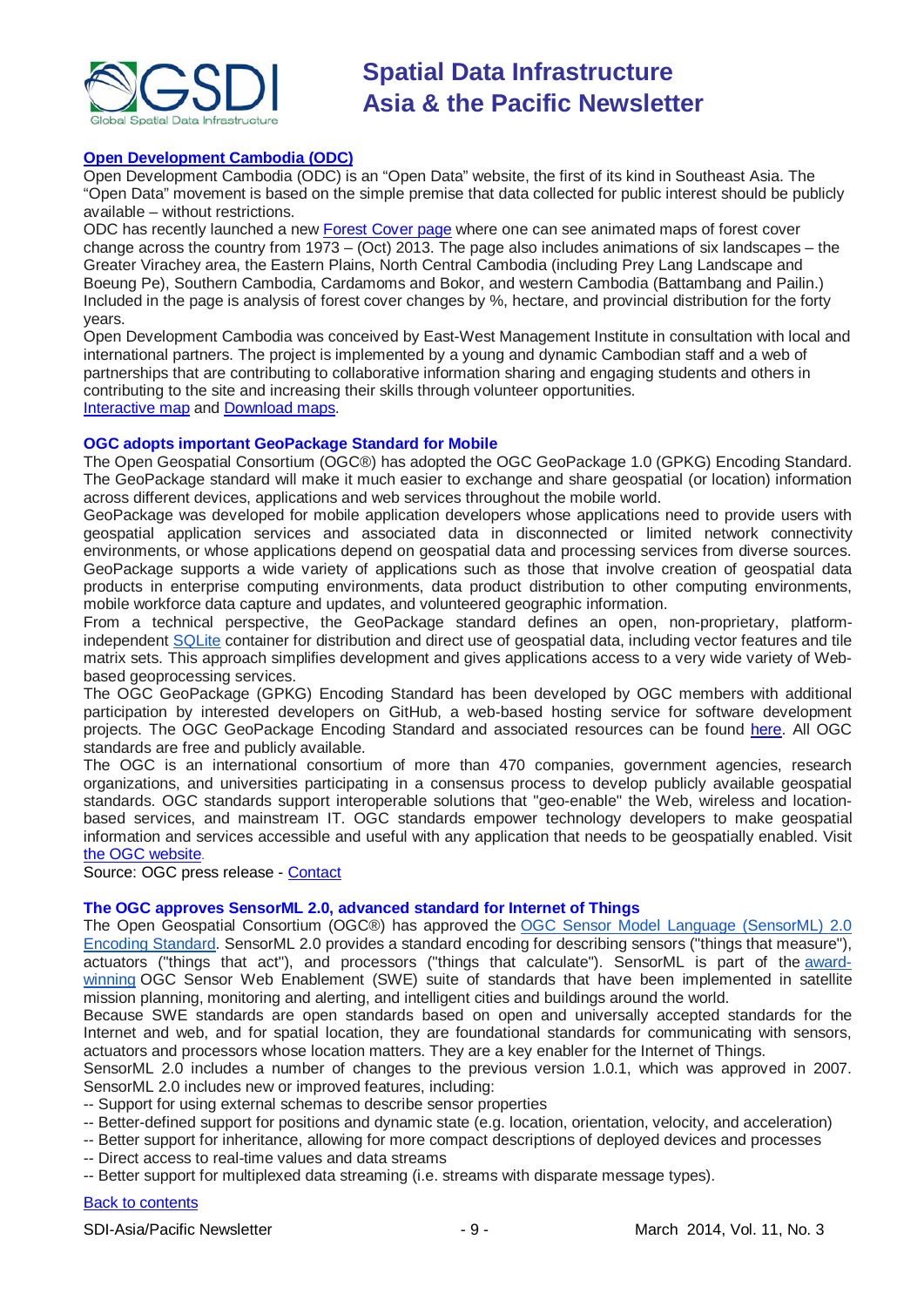

The online documentation includes a large collection of programming examples.

Efforts are also underway to take advantage of the complementary role that SensorML 2.0 can play with the [OGC City Geography Markup Language \(CityGML\) Encoding Standard](http://www.opengeospatial.org/standards/citygml?utm_source=emailcampaign251&utm_medium=phpList&utm_content=HTMLemail&utm_campaign=The+OGC+approves+SensorML+2.0%2C+advanced+standard+for+Internet+of+Things) and the candidate OGC standard [IndoorGML.](http://www.opengeospatial.org/standards/requests/117?utm_source=emailcampaign251&utm_medium=phpList&utm_content=HTMLemail&utm_campaign=The+OGC+approves+SensorML+2.0%2C+advanced+standard+for+Internet+of+Things) Also, the [OGC Sensor Web for IoT \(SWIOT\) Standards Working Group \(SWG\)](http://www.opengeospatial.org/projects/groups/sweiotswg?utm_source=emailcampaign251&utm_medium=phpList&utm_content=HTMLemail&utm_campaign=The+OGC+approves+SensorML+2.0%2C+advanced+standard+for+Internet+of+Things) seeks to make observations captured by IoT devices easily available to applications and users through data aggregation portals.

All OGC standards are free and publicly available. The OGC SensorML 2.0 Encoding Standard can be downloaded from [http://www.opengeospatial.org/standards/sensorml.](http://www.opengeospatial.org/standards/sensorml?utm_source=emailcampaign251&utm_medium=phpList&utm_content=HTMLemail&utm_campaign=The+OGC+approves+SensorML+2.0%2C+advanced+standard+for+Internet+of+Things) Source: OGC press release - [Contact](mailto:info@opengeospatial.org)

**OGC invites government information system managers to a GeoPackage Webinar** [The Open Geospatial Consortium \(OGC\)](http://www.opengeospatial.org/?utm_source=emailcampaign254&utm_medium=phpList&utm_content=HTMLemail&utm_campaign=OGC+invites+government+information+system+managers+to+a+GeoPackage+Webinar) and [Directions Media](http://www.directionsmag.com/?utm_source=emailcampaign254&utm_medium=phpList&utm_content=HTMLemail&utm_campaign=OGC+invites+government+information+system+managers+to+a+GeoPackage+Webinar) invite government information system managers to attend a free [webinar](http://www.directionsmag.com/webinars/#382140?utm_source=emailcampaign254&utm_medium=phpList&utm_content=HTMLemail&utm_campaign=OGC+invites+government+information+system+managers+to+a+GeoPackage+Webinar) on the new [OGC GeoPackage Encoding Standard,](http://www.opengeospatial.org/standards/geopackage?utm_source=emailcampaign254&utm_medium=phpList&utm_content=HTMLemail&utm_campaign=OGC+invites+government+information+system+managers+to+a+GeoPackage+Webinar) an open standard for accessing spatial data on mobile devices. The webinar, fifth in a series of OGC GovFuture Webinars, will be held on 5 March 2014 from 11:00 am – 12:00 pm EST (GMT-5:00 hours).

### You will learn:

· How GeoPackage APIs increase cross-platform interoperability of location apps and spatial Web services in a mobile environment

· About lightweight mobile apps that tap into a mix of powerful cloud-based location services and data

· How GeoPackage works in situations where Internet access is intermittent or disconnected

· How GeoPackage is useful for applications in mobile workforce data capture, providing information during municipal operations, for example, or an emergency event

The recently approved OGC GeoPackage Encoding Standard enables easier exchange and sharing of geospatial (or location) information across different devices, applications and web services throughout the mobile world. A modern, service-oriented alternative to conventional spatial data formats, GeoPackage's SQLite-based format efficiently stores and transfers geographic vector features and image tiles. GeoPackage was developed for mobile application developers whose applications need to provide users with geospatial application services and associated data in disconnected or limited network connectivity environments, or whose applications depend on geospatial data and processing services from diverse sources.

#### **Register for the free GeoPackage webinar [here.](http://www.directionsmag.com/webinars/register/learn-about-geopackage-a-new-ogc-standard-for-mobile-app-development/382140?DM_webinars_section&utm_campaign=382140&utm_source=emailcampaign254&utm_medium=phpList&utm_content=HTMLemail&utm_campaign=OGC+invites+government+information+system+managers+to+a+GeoPackage+Webinar) Speakers**

Jeff Harrison, President, CEO and Founder, [The Carbon Project,](http://thecarbonproject.azurewebsites.net/?utm_source=emailcampaign254&utm_medium=phpList&utm_content=HTMLemail&utm_campaign=OGC+invites+government+information+system+managers+to+a+GeoPackage+Webinar) rank Suykens, CTO, [Luciad](http://www.luciad.com/?utm_source=emailcampaign254&utm_medium=phpList&utm_content=HTMLemail&utm_campaign=OGC+invites+government+information+system+managers+to+a+GeoPackage+Webinar) The speakers will be introduced by Raj Singh, Director of Interoperability Programs, [OGC.](http://www.opengeospatial.org/ogc?utm_source=emailcampaign254&utm_medium=phpList&utm_content=HTMLemail&utm_campaign=OGC+invites+government+information+system+managers+to+a+GeoPackage+Webinar)

Source: OGC press release - [Contact](mailto:info@opengeospatial.org)

# <span id="page-9-0"></span>[Back to contents](#page-0-0)

# **News from abroad**

*"This section has been included to highlight some of the developments happening outside the region which demonstrate SDI in action.*

# **[Read World News on the Map via the Esri News story map](http://esripm.maps.arcgis.com/apps/MapTour/index.html?appid=9709a277bc714b97a1bfe1406023e5c2&webmap=c13b1fd7be464cdf86bf885939593e21)**

The ultimate news map! This fabulous Esri Storymap lets you read 86 different English language newspapers around the globe. You've seen the cool and informative Esri news maps no doubt. Well, this one is really fun, clever, and quite informative. Browse and wander around the map to discover major newspapers. Hover over a red city icon and click to reveal a nicely formatted browser window appear displaying the city newspaper for you to enjoy. There's dozens of papers available from Honolulu, to Anchorage and New York and many places in between – great stuff Esri! Oh, and you aren't limited to the USA as you can enjoy and read papers all around Europe, South America and all around the Globe.

Source: [GISuser blog](http://blog.gisuser.com/2014/01/09/read-world-news-on-the-map-via-the-esri-news-story-map/) and ESRI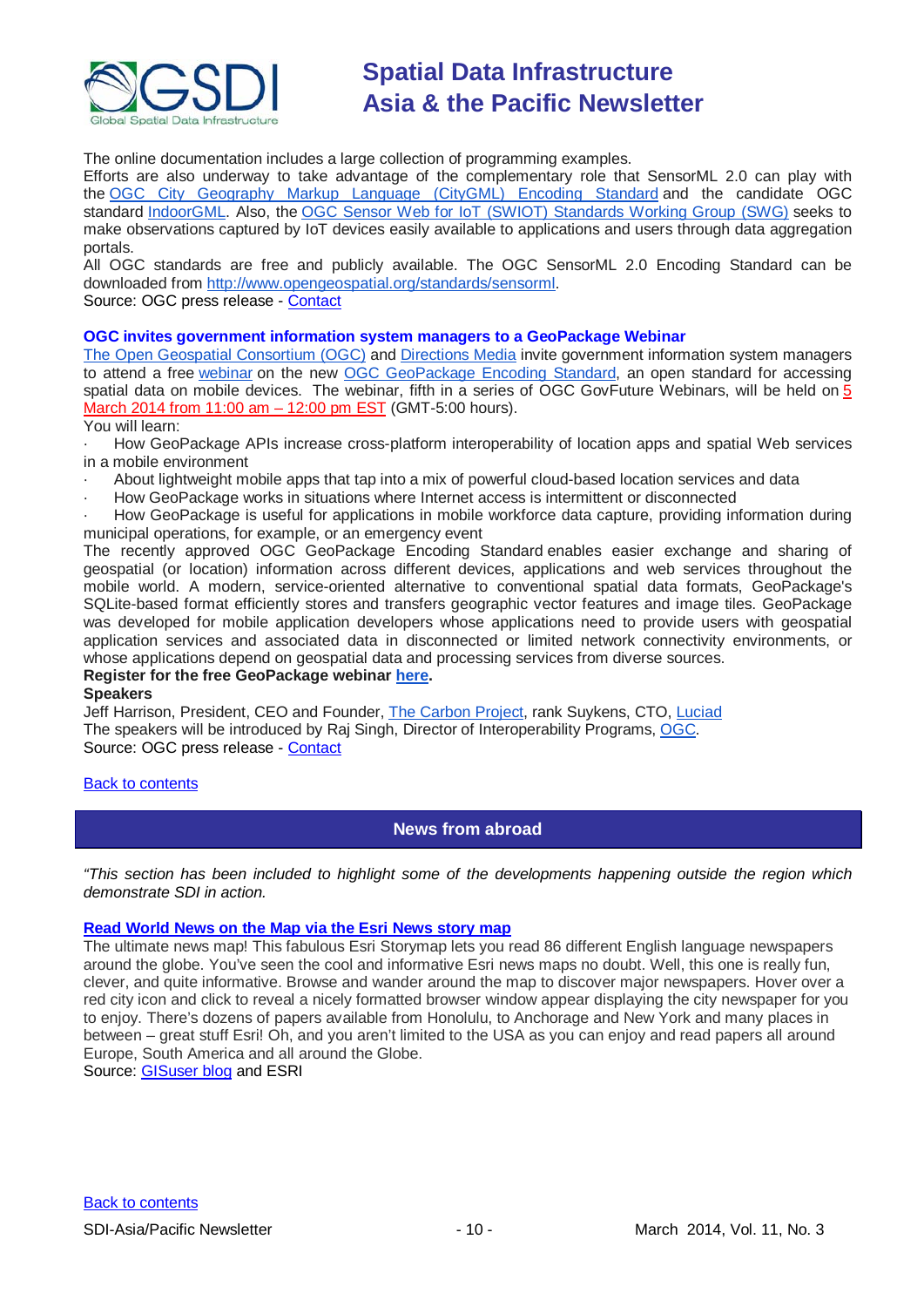

# **Articles**

### <span id="page-10-0"></span>**[Oman: Spatial Data Infrastructure: Obstacles and Opportunities](http://geospatialworld.net/Paper/Application/ArticleView.aspx?aid=30858)**

With development continuing at an unabated pace, the Sultanate of Oman is working towards creating its national spatial date infrastructure in order to ensure sustainable development, offer new and precise data and create an environment of data integrity and exchange. The article takes a look at the obstacles and opportunities of creating a spatial data infrastructure in Oman.

# **[Abu Dhabi SDI program shares its experience with Saudi delegation](http://www.arabnews.com/news/523886)**

A top Saudi delegation from Makkah, headed by Ahmed Hikmat Alah, deputy secretary general of the Makkah City Information Technology, visited Abu Dhabi Systems & Information Center (ADSIC). The team, including Talal Al-Yamani, director of Spatial Information Technology and Khaled Al-Madani, assistant director of Spatial Information Technology, examined the various details of the success factors of Abu Dhabi Spatial Data [Infrastructure Program](http://sdi.abudhabi.ae/Sites/SDI/Navigation/EN/root.html) (AD-SDI) which is managed by ADSIC. Abdul Karim Al Raisi, ADSIC's director of strategy and planning, welcomed the delegation.

The visit from Makkah reiterates the keenness of the Abu Dhabi government to share best practices such as the center's Abu Dhabi Spatial Data infrastructure Program, with Saudi Arabia. Abu Dhabi's Geospatial portal, established by AD-SDI, hosts a wide range of spatial data and information as well as provides web map services which allows visitors to visualize and use more than 500 data sets. It is a significant step toward the long-term AD-SDI goal of establishing a network of inter-operable nodes for geospatial data usage and sharing.

### **[Assessing the Development of Kenya National Spatial Data Infrastructure \(KNSDI\)](http://www.sajg.org.za/index.php/sajg/article/view/156)**

Authors: Josephat Okuku, Arnold Bregt, Lucas Grus, *South African Journal of Geomatics* Vol 3(1) 2014 **Abstract:** Spatial data plays a vital role in developmental activities, whether natural resource management or socio-economic development. Spatial Data Infrastructures (SDIs) facilitate access, sharing and dissemination of spatial data necessary for complex decision-making processes of the future. Thus, conducting SDI assessment is essential to guide its development, to monitor and improve its quality and to provide evidence of accountability for all stakeholders. Knowledge of the development status of SDI of a country is crucial to increase the accountability and development of spatial data information. In Kenya, there are many organisations both public and private that are involved in spatial data production, use and dissemination to meet needs of the geo-information community. However the developmental status of Kenya National Spatial Data Infrastructure (KNSDI) is unknown. This paper aims at evaluating the development of SDI-initiative in Kenya with an aim of contributing to the enhancement of SDI development to realise its fundamental objectives. Then explore the level to which Kenya is prepared to attain an operational SDI, expose best practices, identify main problems, and review the way forward. Three assessment approaches of multi-view assessment framework were adopted. They are; SDI-Readiness index, Modified state of play and Organisational aspects. Data collection was by interview and questionnaire surveys from 13 KNSDI stakeholders sampled purposely from the following categories; academia, NGOs, public and private sector, civil society, international organisations and government. Document analysis and internet search supplemented data collection. The results indicate that development of KNSDI and implementation in Kenya is ad hoc and fragmented. This paper identified funding sustainability, awareness for SDI and all-inclusiveness communication as major aspects of Kenya NSDI that need to be addressed. The paper suggests that Kenya NSDI secretariat should work towards resolving the identified obstacles by: i).Sustained funding through increased budgetary allocation from the central government and other alternative sources of funding like open source services and cost recovery on geo-information products. ii). Bottom up approach through awareness creation about importance of spatial data for sustainable development.

# <span id="page-10-1"></span>[Back to contents](#page-0-0)

# **Books and Journals (including Videos and Web publications)**

### **[FGDC ISO Geospatial Metadata Implementation Forum](http://www.fgdc.gov/metadata/events/iso-geospatial-metadata-implementation-forum/index_html)**

[Back to contents](#page-0-0) The Federal Geographic Data Committee is organizing a monthly webinar information series in 2014 for the presentation and discussion of ISO implementation shared experiences, strategies, topics, and resources. NSDI Stakeholders from different sectors will lead a one hour presentation the second Wednesday of each month, from 3:00-4:30 PM (Eastern time), followed by a 30 minute guided discussion. These webinar are to alternate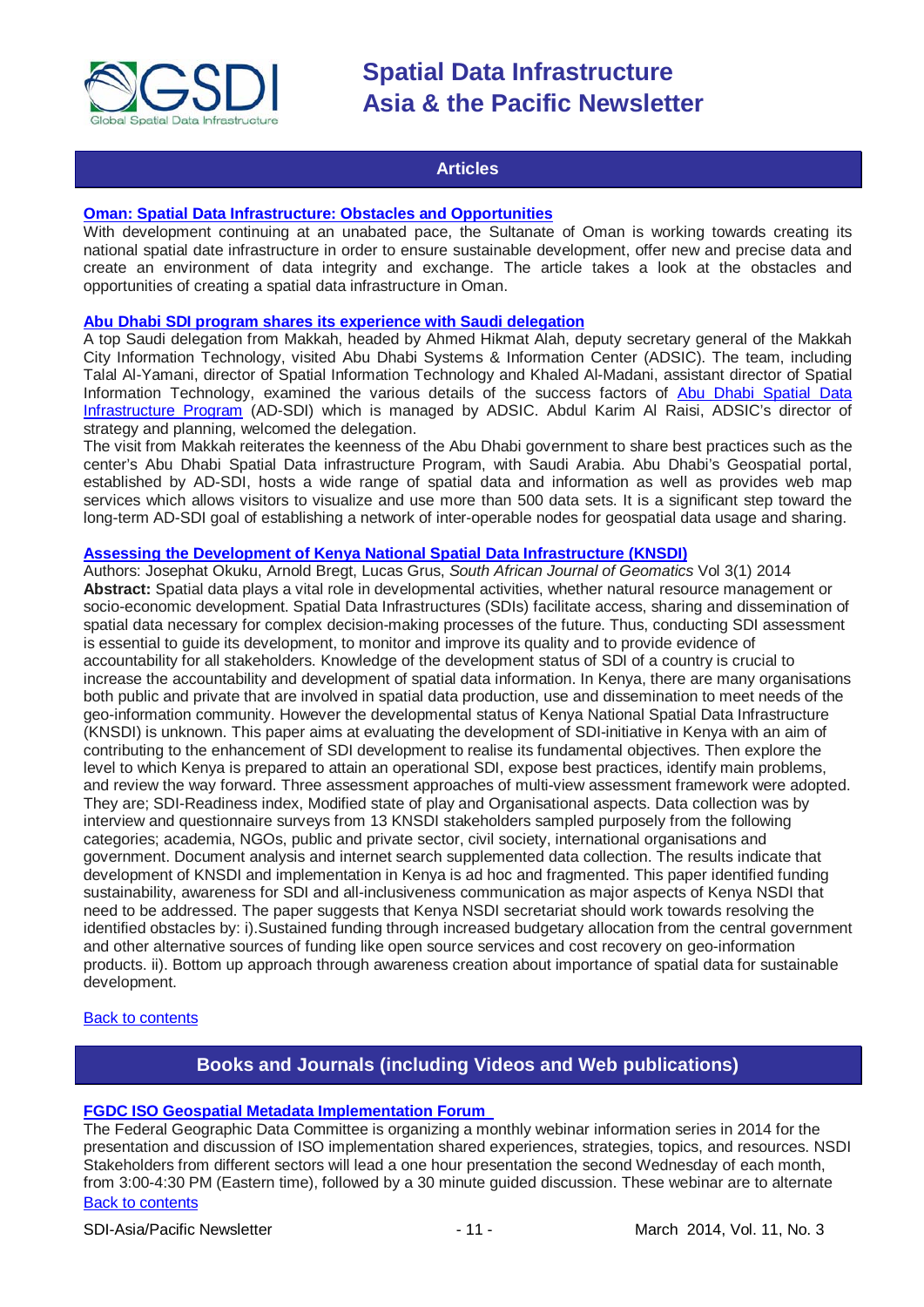

with the Metadata Working Group Quarterly Meetings held at 3 PM (Eastern USA time) on the second Wednesday of March, June, September and December. The presentation slides and related resources will be added to FGDC's website following each presentation. The schedule and tentative presentation topics are listed below. If you are interested in presenting, please contact [Jennifer Carlino,](mailto:jcarlino@usgs.gov) Acting FGDC Metadata Coordinator. **Tentative Presentation Topics: January 8, 2014** - 3:00 PM (E) Introduction to the Forum: [Why Implement ISO Metadata?](http://www.fgdc.gov/metadata/events/iso-geospatial-metadata-implementation-forum/january-2014/fgdcisoforum-welcome-why-iso-summary-20140108.pdf) Federal directives that support implementation and new features/capabilities that the standards provide Webinar materials: Webinar presentation slides with notes and summary of discussion (PDF) **February 12, 2014** - 3:00 PM (E) Why We Implemented ISO Metadata Implementers discuss their reasons for implementing the new standard and the benefits/challenges of their experience **March 12, 2014** - 3:00 PM (E) FGDC Metadata Working Group Quarterly Meeting **April 9, 2014** - 3:00 PM (E) ISO Metadata Implementation Tools – Community Resources Overview of the ISO Metadata Editor Review, GeoPlatform and other community tools **May 14, 2014** - 3:00 PM (E) ISO Metadata Implementation Tools – Commercial Resources Overview of the ESRI Metadata Editor, XML Spy and other commercial tools **June 11, 2014** - 3:00 PM (E) FGDC Metadata Working Group Quarterly Meeting **July 9, 2014** - 3:00 PM (E) ISO Metadata Implementation Model Workflow Overview of the Model Workflow and its application to data management organizations **August 13, 2014** - 3:00 PM (E) ISO Metadata Implementation Model Workflow Experience Implementers discuss their implementation experience, the workflow components that were most significant and resources they developed to support implementation **September 10, 2014** - 3:00 PM (E) FGDC Metadata Working Group Quarterly Meeting **October 8, 2014** - 3:00 PM (E) TBD – based on community input (see potential topics below) **November 12, 2014** - 3:00 PM (E) TBD – based on community input (see potential topics below) **December 10, 2014** - 3:00 PM (E) FGDC Metadata Working Group Quarterly Meeting

# **CALL for PAPERS: Geospatial Semantic Array Programming** [Website](http://www.mdpi.com/si/futureinternet/GIS/)

The following Special Issue will be published in **Future Internet** (ISSN 1999-5903), and is now open to receive submissions of full research papers and comprehensive review articles for peer-review and possible publication: **Special Issue: Semantic Geographic Information System (Semantic GIS)**

Guest Editors: [Dr. Salvatore Flavio Pileggi](mailto:f.pileggi@auckland.ac.nz) and [Prof. Dr. Robert Amor](mailto:trebor@cs.auckland.ac.nz)

# **Deadline for manuscript submissions: 15 June 2014**

Summary

The progressive consolidation of Information Technologies on a large scale has been facilitating and progressively increasing the production, collection, and diffusion of geographic data, as well as facilitating the integration of a large amount of information into Geographic Information Systems (GIS).

Traditional GIS is emerging as a consolidated information infrastructure. This consolidated infrastructure is affecting more and more aspects of Internet Computing and Services. Most popular systems (such as Social Networks, GPS, and Decision Support Systems) involve complex GIS and important amounts of information. The scale and the complexity of the information on the Internet has led researchers to design the next version of the network (known as the Semantic Web) according to a challenging model: the model assumes that published data will be integrated with its "meaning" (i.e., semantic description). Such integration would potentially allow for the processing of contextual information by machines in a context of interoperability and unambiguity. Semantic processes on the Internet are not limited to data, but can also involve web services. Indeed, Semantic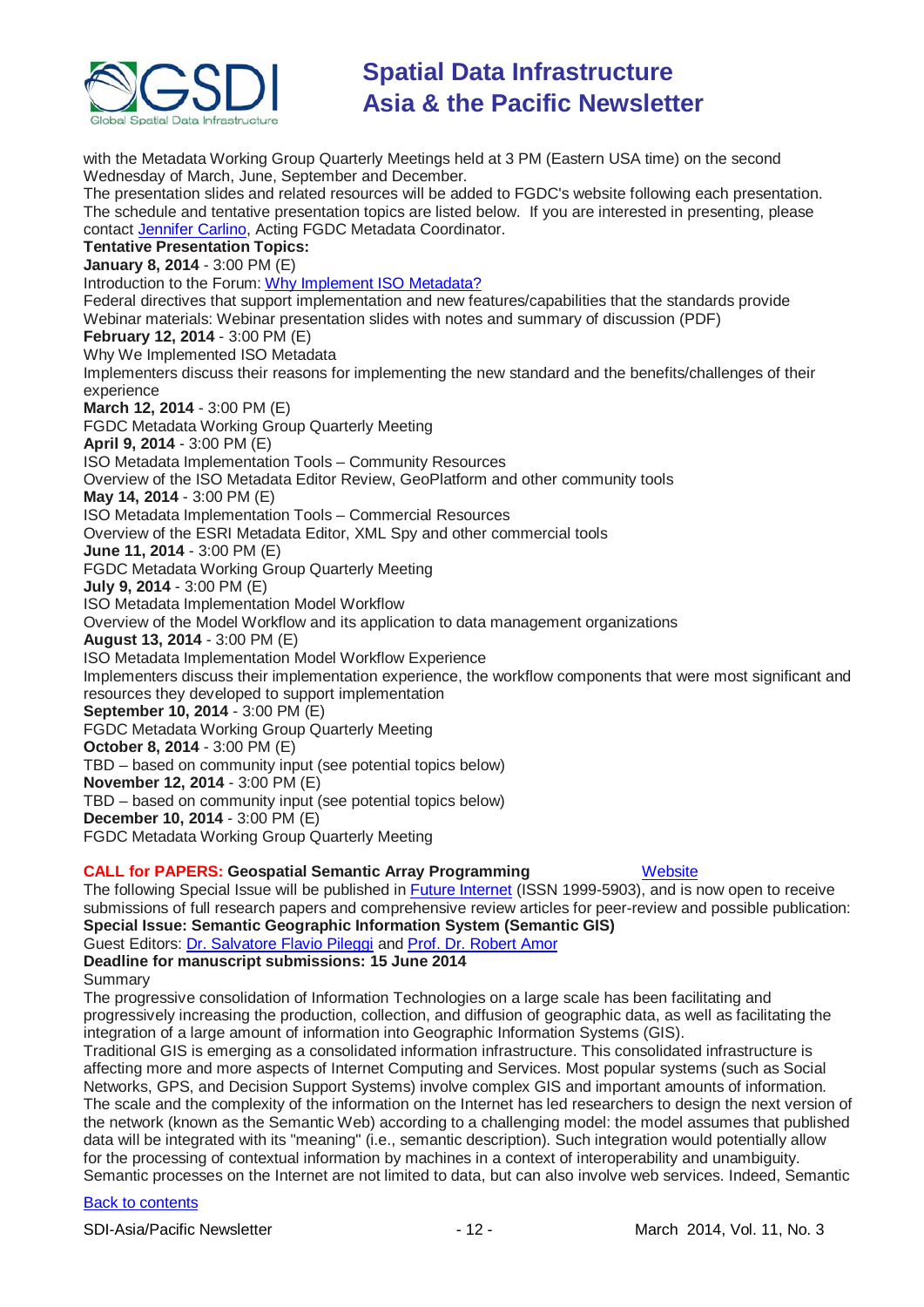

Web Services extend the common web service concept by using semantic descriptors (e.g., those regarding modeling, service behavior, and capacity) to perform dynamic tasks, which involve the discovery, matchmaking, and execution of services that are supplied by different providers scattered throughout the global network. As a web service, GIS is affected by exactly the same problems that affect the web as a whole. Reasonably, next generation GIS solutions have to address further methodological and data engineering challenges in order to accommodate new applications & extended requirements (in terms of scale, interoperability, and complexity). The conceptual and semantic modeling of GIS, as well as the integration of semantics into current GIS, may provide highly capable environments (i.e., Semantic GIS) that are capable of capturing the needs and requirements of a wide domain of applications.

# **Keywords**

- \* semantic technologies
- \* semantic Web
- \* Geographic information System (GIS)
- \* conceptual and semantic modeling of GIS
- \* ontology for GIS
- \* geographic space modeling
- \* novel applications on GIS
- \* GIS and social media integration
- spatial data infrastructure (SDI)

You may send your manuscript now or up until the deadline. Submitted papers should not have been published previously, nor be under consideration for publication elsewhere. We also encourage authors to send us their tentative title and short abstract t[o the Editorial Office](mailto:futureinternet@mdpi.com) for approval.

This Special Issue will be fully open access. Open access (unlimited and free access by readers) increases publicity and promotes more frequent citations, as indicated by several studies. Open access is supported by the authors and their institutes. [More information is available.](http://www.mdpi.com/about/openaccess/)

The Article Processing Charges (APC) are 500 CHF for well prepared manuscripts. In addition, a fee of 250 CHF may apply if English editing or extensive revisions must be undertaken by the Editorial Office. [For details.](http://www.mdpi.com/about/apc/) Please visit the [Instructions for Authors](http://www.mdpi.com/journal/futureinternet/instructions/) before submitting a manuscript.

Manuscripts should be submitted through the [online manuscript submission](http://www.mdpi.com/user/manuscripts/upload/) and editorial system.

# **CALL for PAPERS: Geospatial Semantic Array Programming**

[Earthzine,](http://www.earthzine.org/) an IEEE-sponsored online scientific journal, is soliciting articles of 800-3,000 words for its second quarter theme of 2014 on **Geospatial Semantic Array Programming** (GeoSemAP). We seek contributions from all regions of the globe, addressing environmental transdisciplinary research in which a concise integration of array-based semantics and array programming, geospatial tools and a modular composition of datatransformation models are exploited for geospatial problems within the paradigm of Semantic Array Programming. This theme specifically focuses on wide-scale transdisciplinary modelling for environment (WSTMe) as a scientific challenge with an increasingly important role in allowing strategic policy-making to be effectively discussed and programmed with the support of robust science.

See the [call for papers](http://www.earthzine.org/2013/12/18/call-for-papers-geospatial-semantic-array-programming/) OR [download it in PDF.](http://www.earthzine.org/wp-content/uploads/2013/12/Call-For-Papers-GeoSemAP.pdf)

# **CALL for PAPERS: [Special Issue "Earth Observation for Water Resource Management in Africa"](http://www.mdpi.com/journal/remotesensing/special_issues/water_management_in_africa)**

Remote Sensing Journal **Deadline for manuscript submissions: March 31, 2014**

The concept of Integrated Water Resource Management (IWRM) is seen as an opportunity to help manage water variability and the wide spread water scarcity in Africa. One key component missing from IWRM in Africa is the limited knowledge of the available extent and quality of water resources at basin level. Earth Observation (EO) technology can help fill this information gap by assessing and monitoring water resources at adequate temporal and spatial scales. The goal of this Special Issue is to understand and demonstrate the contribution which satellite observations, consistent over space and time, can bring to improve water resource management in Africa. Possible EO products and applications range from catchment characterization, water quality monitoring, soil moisture assessment, water extent and level monitoring, irrigation services, urban and agricultural water demand modeling, evapotranspiration estimation, ground water management, to hydrological modeling and flood mapping/forecasting. Some of these EO applications have already been developed by African scientists within the 10 year lifetime of the TIGER initiative: [Looking after Water in Africa,](http://www.tiger.esa.int/) whose contributions are intended to be the starting point of this Special Issue and is only one example of the wide range of activities in the field. Contributions from the entire African and international scientific community dealing with the challenges of water resource management in Africa are the target of the special issue.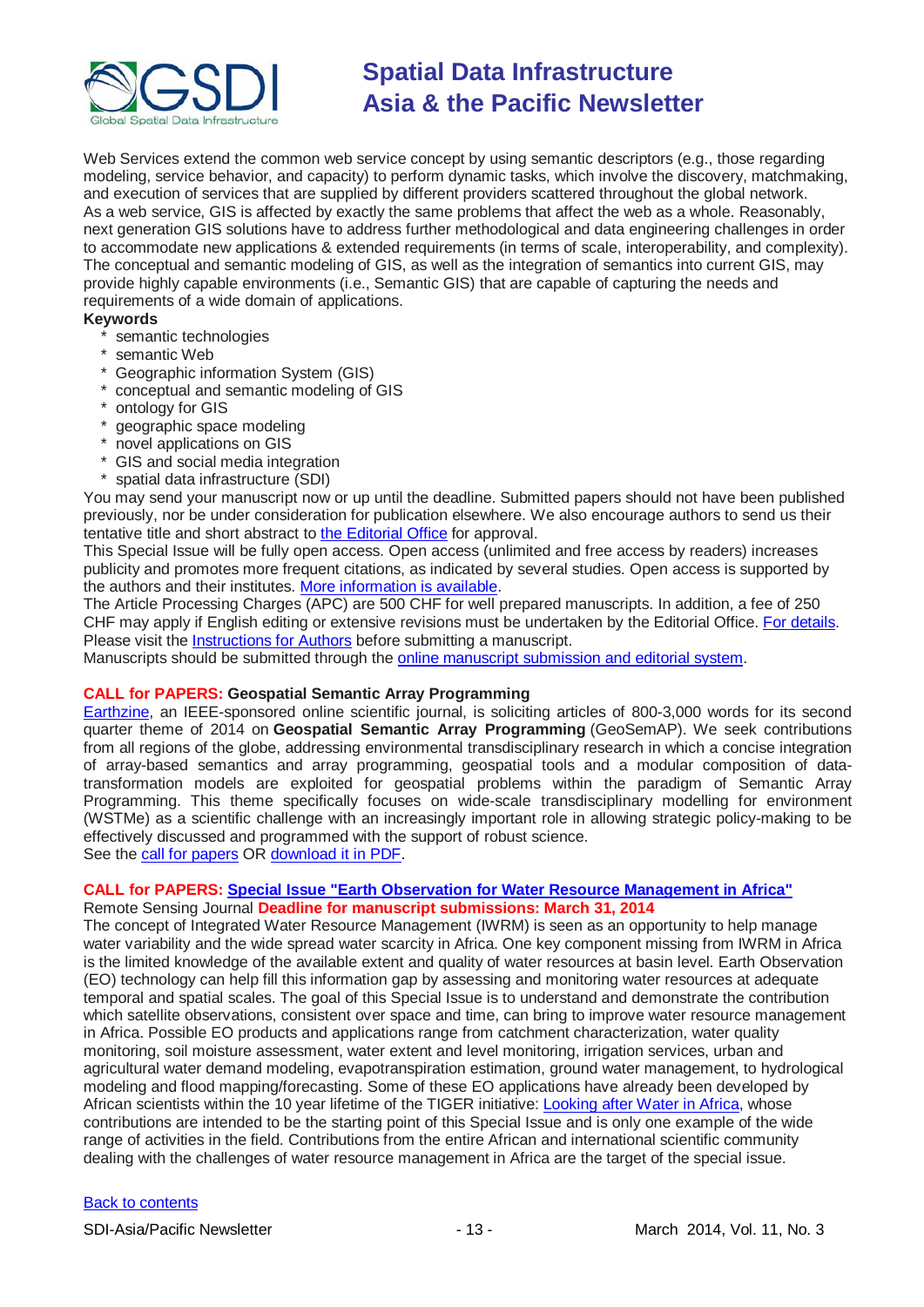

In the years to come, an ever increasing number of international EO missions, such as the Landsat, ALOS, CBERS and RESOURCESAT mission suites, the family of Sentinel missions and the SMAP mission, will provide an unprecedented capacity to observe and monitor the different components of the water cycle. This Special Issue aims also at reviewing the latest developments in terms of new missions as well as related EO products and techniques that will be available in the near future to face some of the major challenges for IWRM in Africa.

# **Digital Earth report available**

The *[D\\_City: Digital Earth | Virtual Nations | Data Cities](http://dcitynetwork.net/manifesto)* report has been updated and printed, thanks to its sponsor, the Intergovernmental Group on Earth Observations (GEO).

GEO and the International Society for Digital Earth (ISDE) jointly announced the report's launch at the ISDE conference in Kuching, Malaysia, in August 2013. The 172-page document - a 'thorough snapshot' of current contributions to the G8/GEO-co-ordinated Global Earth Observation System of Systems (GEOSS) project - was, notably, edited by two Australians: Davina Jackson and Richard Simpson, two leaders of the ISDE's digital cities working party. They collaborated on D\_City (the 'D' being defined as 'dynamic digital data design for decent development') to help educate next-generation urban development professionals about effective ways of using geospatial technologies.

Since the ISDE Kuching release, two more print runs of the report have been circulated to leaders of key stakeholder organisations across the northern hemisphere.

The current update includes a 'Postscript' summary of latest advances supporting the GEO co-ordinated 'global Earth observations system of systems' (GEOSS) project.

The report has been online (originally as a preview for comment) since early 2012, and can be viewed at the D-City website.

Editorial Board members for the D\_City report include GEO's Secretariat Director, Barbara Ryan and ISDE leaders Tim Foresman (associate editor), Massimo Craglia, John van Genderen, Michael Goodchild, Milan Konečný, and Abbas Rajabifard. Other ISDE leaders, including president John Richards, secretary general Guo Huadong, Alessandro Annoni and Peter Droege, provided comments for a special feature titled 'Debating the Data Deluge'.

# **[GSDI and IGS Global News, Volume 4 Number 1 for 2014 \(January 2014\)](http://www.gsdi.org/newsletters#GSDI) (PDF)**

**[MMA Location Terminology Guide](http://www.mmaglobal.com/location-terminology-guide)**

**[World Disasters Report 2013: Focus on technology and the future of humanitarian action](http://www.ifrc.org/PageFiles/134658/WDR%202013%20complete.pdf)**

# **[2013 Tasmanian Bushfires Inquiry Report](http://www.dpac.tas.gov.au/divisions/osem/2013_tasmanian_bushfires_inquiry_report/2013_tasmanian_bushfires_inquiry_report)**

**[Disaster Risk Management in Asia and the Pacific Issues Paper \(April 2013\)](http://www.pacificdisaster.net/pdnadmin/data/original/ADB_2013_DRM_Asia_Pacific.pdf)**

### **D\_City: New report on modelling Earth systems for climate and environmental solutions**

The world's first comprehensive 'snapshot' report on how science and technology leaders are supporting the 'global Earth observation system of systems' (GEOSS) project. Titled *D\_City: Digital Earth | Virtual Nations | Data Cities*, the report has been produced to explain to urban development professionals the emerging 'Google era' of satellite Earth observations and geospatial science and technologies for modelling climate-related environmental solutions.

Co-edited by urbanists and scientists leading the digital cities working party of the International Society for Digital Earth, the book's first printings have been sponsored by the Group on Earth Observatons secretariat in Geneva, led by Ms Barbara J. Ryan.

GEO is supporting D\_City's proposed 'network concept diagram' for the GEOSS project – which suggests a new stream of 'Virtual Nations' projects and increasing integrations of computer modelling the stocks and flows of nature, buildings and cities.

The GEO news article is at [earthobservations.org.](http://earthobservations.org/) The report (with downloadable PDF) is available from [dcitynetwork.net/manifesto.](http://dcitynetwork.net/manifesto) Printed copies can be ordered from DCity at [info@dcitynetwork.net.](mailto:info@dcitynetwork.net) The media release is at [http://dcitynetwork.net/wp-content/uploads/2013/09/GEOISDE-Data-Cities-press](http://dcitynetwork.net/wp-content/uploads/2013/09/GEOISDE-Data-Cities-press-release.pdf)[release.pdf](http://dcitynetwork.net/wp-content/uploads/2013/09/GEOISDE-Data-Cities-press-release.pdf) . A blogpost with links to press coverage of the report is at [http://dcitynetwork.net/2013/09/geo](http://dcitynetwork.net/2013/09/geo-sponsors-first-printings-of-d_city-report/)[sponsors-first-printings-of-d\\_city-report/](http://dcitynetwork.net/2013/09/geo-sponsors-first-printings-of-d_city-report/)

# **[NewGeography website](http://www.newgeography.com/)**

[Back to contents](#page-0-0)

SDI-Asia/Pacific Newsletter 1992 - 14 - 14 - March 2014, Vol. 11, No. 3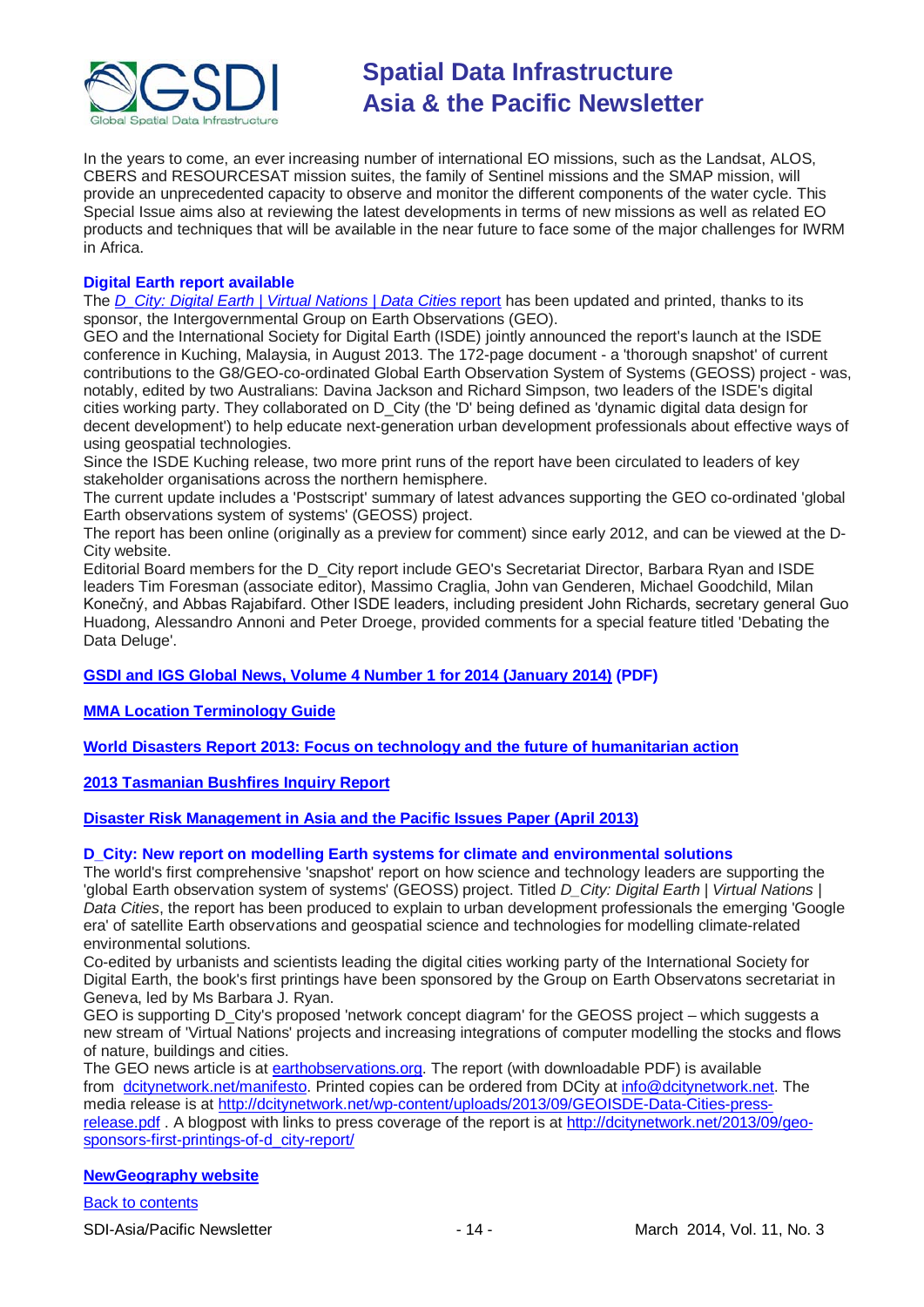

# **[Mapping London blog](http://mappinglondon.co.uk/)**

**[LandScan: a news update from Land Information New Zealand, Issue 66](http://www.linz.govt.nz/sites/default/files/docs/supporting-info/about-linz/publications/landscan-201303.pdf) (September 2013)**

In this issue...

- International acclaim for the LINZ Data Service
- Property rights reputation remains high
- LINZ establishes Crown Land Centre of Expertise
- Location-based information to boost Canterbury recovery
- First new nautical paper chart produced in-house
- LINZ takes learners on a geospatial adventure
- Stakeholder survey thanks for your feedback

# **[Borderlines blog from the New York Times](http://opinionator.blogs.nytimes.com/category/borderlines/)**

Countries are defined by the lines that divide them. But how are those lines decided — and why are some of them so strange? Borderlines explores the stories behind the global map, one line at a time.

by Frank Jacobs

Frank Jacobs is a London-based author and blogger. He writes about cartography, but only the interesting bits. His other blog is [Strange Maps](http://bigthink.com/blogs/strange-maps)

Blog of **[Ragnvald Larsen, geographer](http://www.mindland.com/wp/)**

Geographer working with maps at the Norwegian Directorate for Nature Management. Part of his job is to contribute to development aid projects.

Steve Goldman's **[Map Fodder](http://www.mapfodder.com/index.html)** website

**[David Rumsay Map Collection](http://www.davidrumsey.com/)**

**International Society for Digital Earth** - August, 2012 [Newsletter](http://www.digitalearth-isde.org/news/isde-newsletter(201208).html)

**[Thoughts on the Geospatial industry, Open Standards and Open Source](http://cameronshorter.blogspot.com/2011/06/memoirs-of-cat-herder-coordinating.html)** Cameron Shorter's blog

**New Zealand - SDI Cookbook Chapter 6 – [Government and Industry, moving forward.](http://www.geospatial.govt.nz/sdi-cookbook-chapter-6-government-and-industry-moving-forward) Carnival Of The Geospatialists #3 - [Musings and Down-Right Cool Things Shared by the Geo Faithful](http://www.gisuser.com/content/view/25690/28/)**

**[Open Planet 5, the magazine published for the International gvSIG Conference is now available in](http://jornadas.gvsig.org/descargas/magazine)  [electronic format](http://jornadas.gvsig.org/descargas/magazine)**

**[SDI Magazine](http://www.sdimag.com/)**

**[Technology & More](http://www.trimble.com/technologyandmore/i2-2013/)** (July 2013)

**[Mother Pelican: A Journal of Sustainable Human Development](http://www.pelicanweb.org/solisustv09n11page1.html)** The November 2013 issue has been published

**LiDAR News [newsletter, Vol 4, No 3](http://www.lidarnews.com/newsletter/Vol4No3.htm)** (2014)

**[LiDAR News magazine](http://lidarnews.com/emag/2014/vol4no1/index.html)** (January/February, Vol 4, No 1, 2014)

**[Think Quarterly](http://thinkquarterly.co.uk/#aboutthebook)** – Google's new on-line magazine

**[Coordinates](http://mycoordinates.org/pdf/feb13.pdf)** monthly magazine - **PDF** (February 2013)

**[SERVIR-Africa community news](http://www.servirglobal.net/africa/en/News/CommunityNews.aspx)**

**GISuser - [GIS and Geospatial Technology News](http://www.gisuser.com/)**

**[National Geographic website](http://www.nationalgeographic.com/)**

[Back to contents](#page-0-0)

SDI-Asia/Pacific Newsletter 1992 - 15 - 15 - 15 - March 2014, Vol. 11, No. 3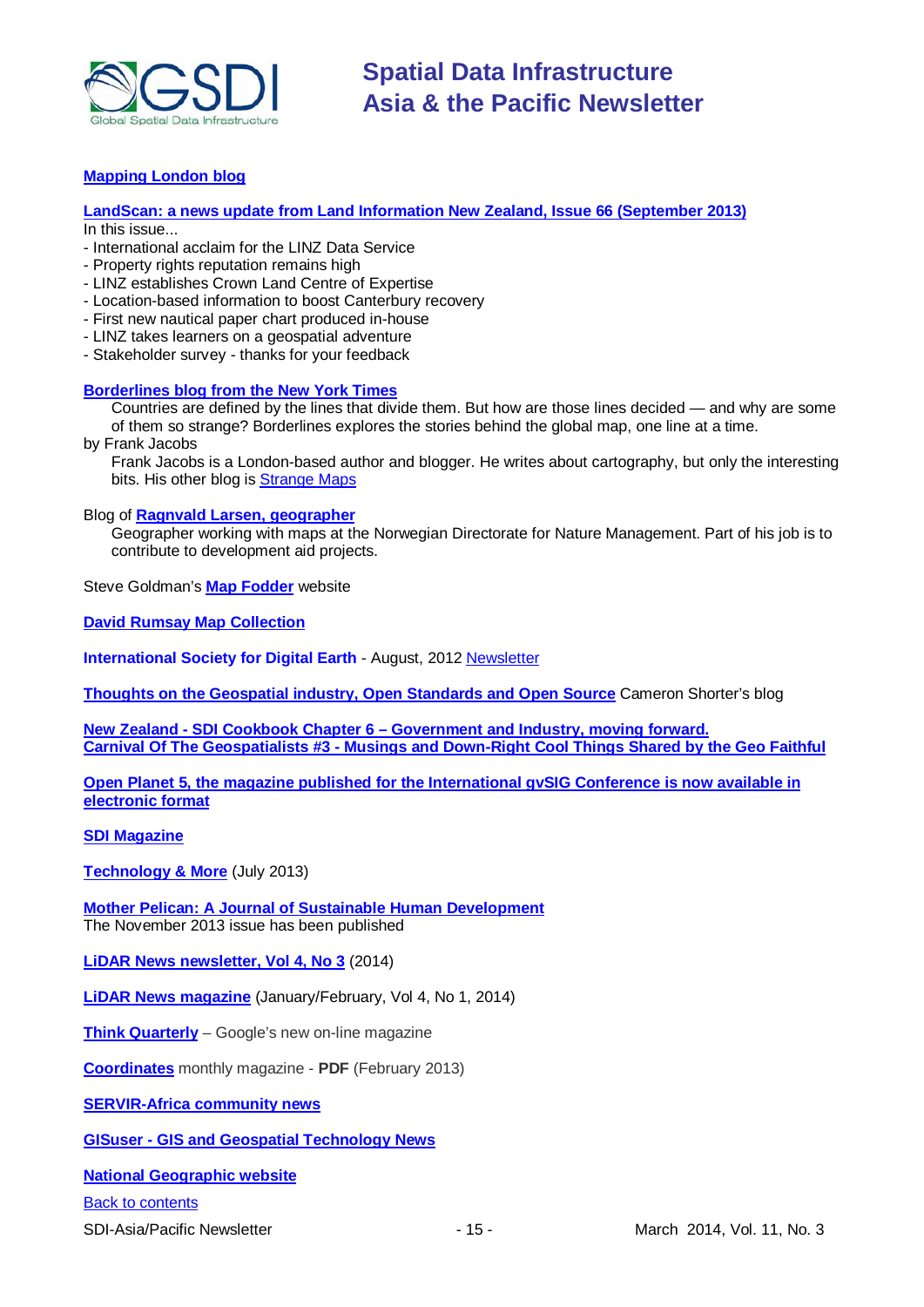

# **[The Atlantic Cities website](http://www.theatlanticcities.com/)** including [Maps](http://www.theatlanticcities.com/posts/map/)

**[Professional Surveyor](http://www.profsurv.com/)** magazine

**[The American Surveyor](http://www.amerisurv.com/newsletter/30OCT2013.htm)** newsletter (October 30), **[The American Surveyor](http://www.amerisurv.com/newsletter/13NOV2013.htm)** newsletter (November 13) **[The American Surveyor](http://www.amerisurv.com/newsletter/27NOV2013.htm)** newsletter (November 27)

**[The American Surveyor Vol.10 No.9](http://amerisurv.com/emag/2013/vol10no9/index.html)** (September 2013)

**[My Co-ordinates e-zine](http://mycoordinates.org/pdf/oct13.pdf)** – October 2013 issue (PDF)

**[UN-SPIDER](http://www.un-spider.org/about/newsletter/un-spider-newsletter-114-space-technologies-united-nations) Newsletter** January 2014

**[UN SPIDER Updates](http://www.un-spider.org/about/updates/un-spider-updates-may-2013)** January 2014

**[Thematic Mapping blog](http://blog.thematicmapping.org/)** Terrain mapping with Mapnik

**[Richard Bedford blog: Mapping the News](http://richybedford.wordpress.com/category/mapping-the-news/)**

**The Afternoon Map – [A Cartography blog](http://www.midafternoonmap.com/)**

<span id="page-15-0"></span>[Back to contents](#page-0-0)

# **Just for Fun!**

# **[6 Questions for World](http://www.worldbookonline.com/training/newsletter/2014/2/) Book's Cartographer**

It takes an army to build *The World Book Encyclopedia*. From editors to designers, researchers to cartographers, there are many hands involved in the venerable encyclopedia's creation and none play too small a role in bringing the set to life. Over 450 illustrations, photographs, and maps have been added to the latest 2014 edition. Helping to add many of those visually rich resources is World Book's Sr. Cartographer John Rejba, who gives us the inside scoop on his job as a maker of maps.

### **How did you become interested in cartography and how did it lead you to World Book?**

I've always been kind of adventurous, and I've had the privilege to travel at a young age. Traveling led me to gain an appreciation for geography and culture. I think of myself as a visual person. I tend to lean toward graphics and the visual arts so I kind of latched on to cartography in college and ran with it.

My emphasis in college was geographic information systems and cartography. When I graduated, I promised myself I would pursue a career in one of those two disciplines. I grew up with World Book, and when I saw a job posting for a cartographer, I told myself, "This is the job!"

# **What has been your favorite project you've worked on at World Book?**

The Holy Grail project will always be the encyclopedia. But, the project that is closest to my heart would be*People and Places*. It's such a deep and complex set of books, both cartographically and culturally. The product's rich political and thematic maps, pictures, and facts bring me a lot of joy. It was an honor to revamp and revitalize such a great product.

# **Why do you think cartography is important?**

I think it's important because it helps us to visualize, and understand the world around us. Maps do more than just tell us how to get from point A to point B or where capitals are. They allow us the ability to express geographic relationships that words may not be able to convey.

### **What elements are essential to every map?**

There are many but I'll touch on three here. Every map should have a good representation of Earth's curvature. We commonly call that representation a projection. For example, at World Book we use the Robinson projection for world maps. The Robinson projection is great because it shows each continent at a more authentic size in relation to all the other continents. Other essentials would be the scale representation stating how large or small of an area is on the map. A legend is another tool that helps a reader be more informed with the type of information being displayed on a map.

# **What can students do to prepare themselves to become a cartographer?**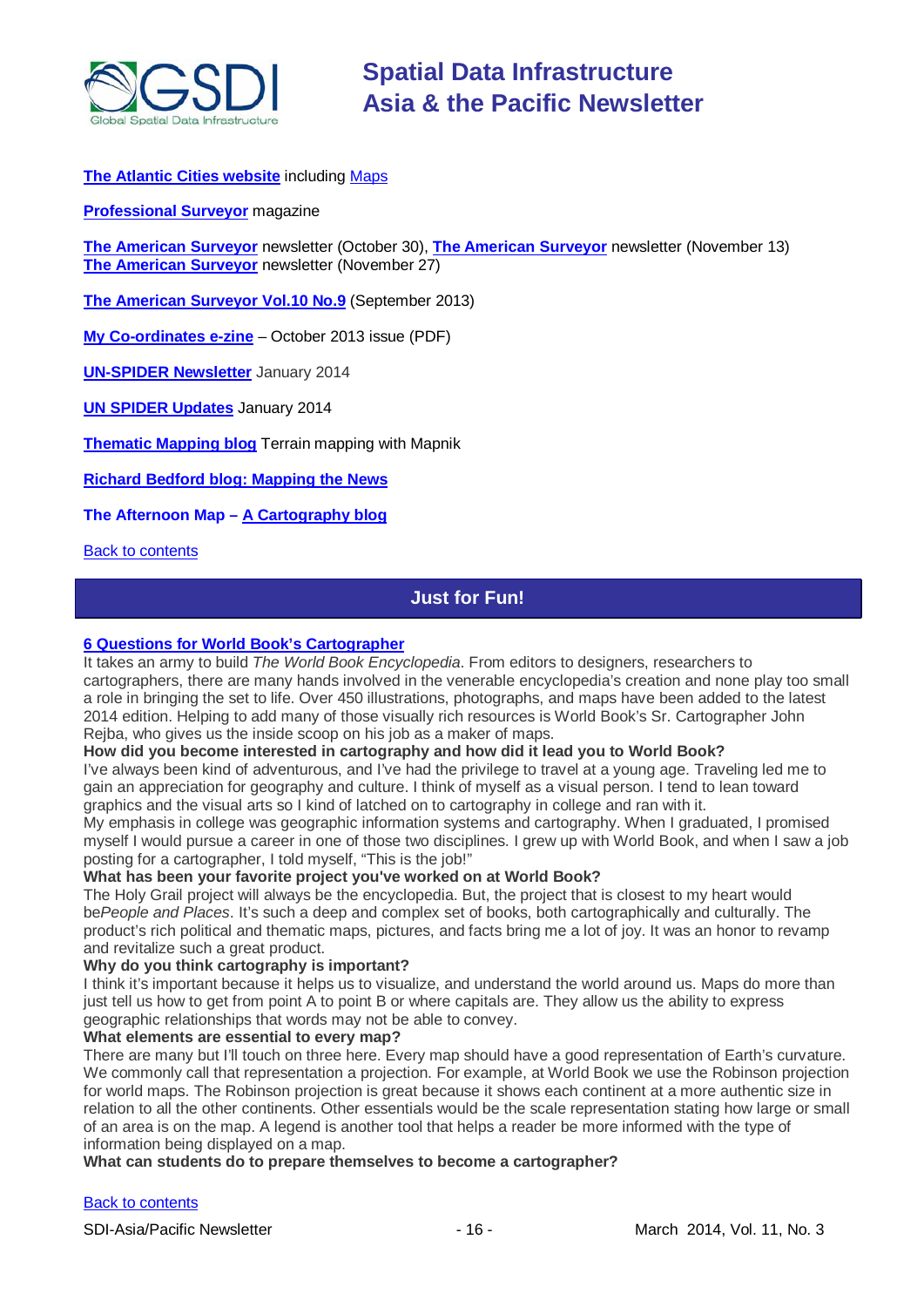

I would say, just start looking at maps and enjoy them. As a student advances, they should take the time to understand what types of content, data, and methodology a cartographer uses to make a map.

# **I've heard our maps are geo-political. Can you explain more about this?**

Some of our article maps in World Book products could be seen conceptually as geo-political. We usually include maps in articles to help explain areas of the world where geography and politics are sensitive issues, or were at one time sensitive issues. Many of these maps illustrate how humans influence area spatially for treaties, struggles, or conflicts in either a historical or present-day context. These types of maps would be a good example of how maps can express relationships geographically, culturally, and politically where words cannot.

Source: World Book newsletter (February 2014)

# **[Seven things you probably don't know about maps](http://www.news.com.au/travel/travel-updates/seven-things-you-probably-dont-know-about-maps/story-e6frfq80-1226816686780)**

1. It's still possible to have your own world-class map collection



2. "BRIC" nations are hot right now 3. The first "modern" map was printed more than 500 years ago

4. Mapmakers included fake towns to catch forgers

5. The world's best map collection is in Paris

6. The most expensive map was the first to name America 7. The best place to shop for maps is in the Netherlands

Source: News.com.au and [CNN](http://edition.cnn.com/2014/02/02/travel/maps-daniel-crouch/)

# **[The town with no Google Map](http://triblive.com/news/butler/5575977-74/cranberry-fernway-township#axzz2tSjZNno0)**



The Panama Canal, map by John Rejba Honorable Mention, 35th Annual Map Design Competition

Cranberry officials say the township just isn't getting any respect. Facebook posts made in Cranberry on a smartphone tag the location as "near Fernway." Some of Verizon's cell phone exchanges for Cranberry are listed as "Crider's Corners." Type Cranberry Township into Mapquest, it will send you to a similarly named community in Venango County. Clicking on the alternate selection takes you to Fernway and Crider's Corners in Butler County.

"We want people to understand they're in Cranberry," said Ron Henshaw, Cranberry's director of community development. "We've gone to Google and whomever to try to correct that, but so far, Google has been reluctant to change that."

A Google spokeswoman said the company is researching the issue. Source: Pittsburgh Tribune-Review

# **[How the north ended up on top of the map](http://america.aljazeera.com/opinions/2014/2/maps-cartographycolonialismnortheurocentricglobe.html)**

Why do maps always show the north as up? For those who don't just take it for granted, the common answer is that Europeans made the maps and they wanted to be on top. But there's really no good reason for the north to claim top-notch cartographic real estate over any other bearing, as an examination of old maps from different places and periods can confirm. Source: Aljazeera America





North Korea may be a horribly repressive dictatorship by day. At night, it also does a good impression of being nothing – a barren wasteland, an expanse of ocean, a light-devouring black hole.

That's if you look at it from space, as one of the astronauts aboard the International Space Station recently did. This photo from more than 200 miles above the planet's surface shows just what a difference a robust electric grid can

make on a country's appearance. To the north is China, blazing out of the darkness like a sea of fire. Below is

# [Back to contents](#page-0-0)

SDI-Asia/Pacific Newsletter 1992 - 17 - 17 - March 2014, Vol. 11, No. 3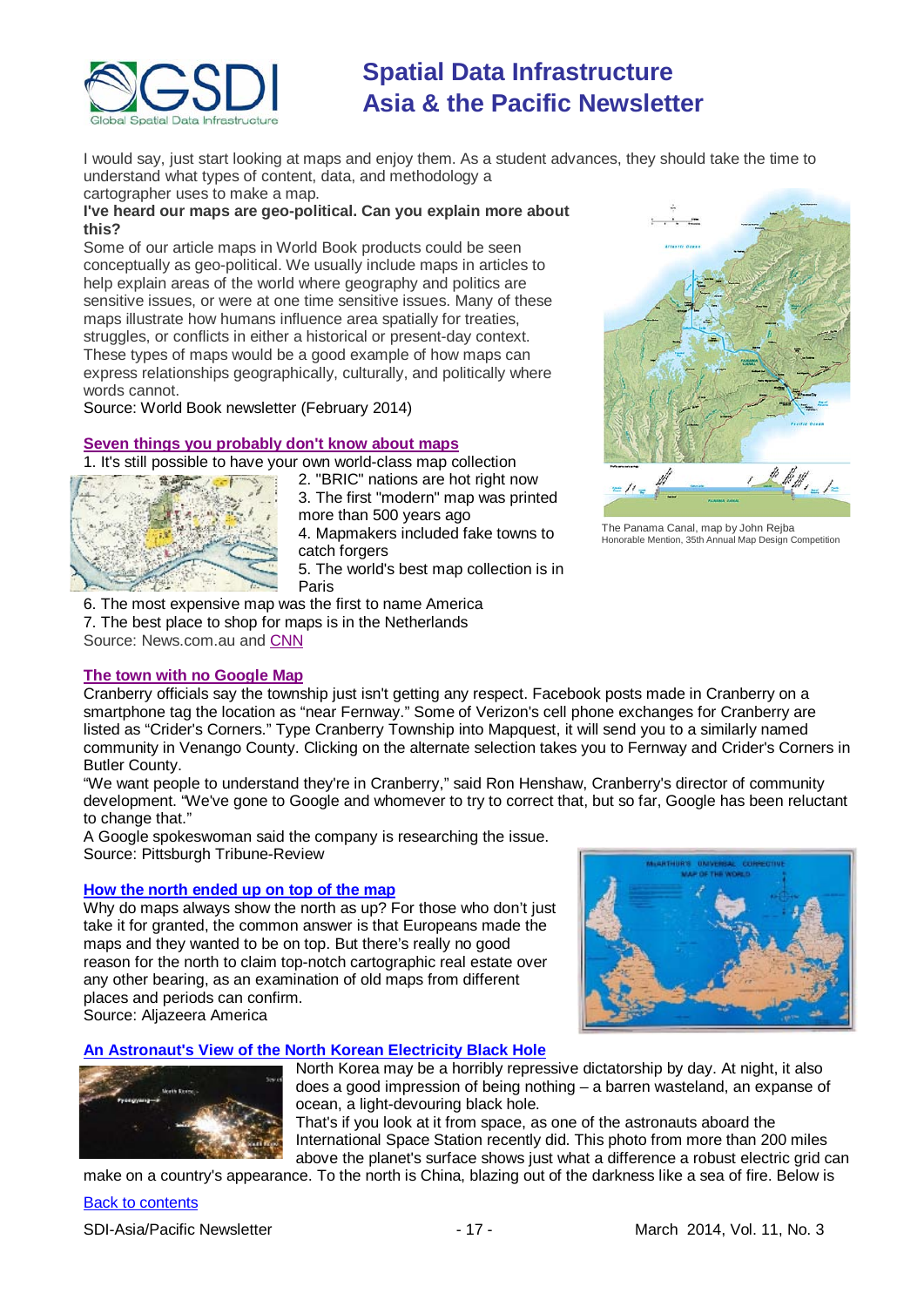

South Korea, its borders defined as clearly as patterns on a Lite-Brite. And between these two is a big sandwich of darkness with Pyongyang, a city of more than 3 million people, emitting only the faintest smudge of fluorescence.

Source: The Atlantic "Cities"

# **[January 2014's extreme weather worldwide -](http://www.theguardian.com/environment/datablog/ng-interactive/2014/feb/25/interactive-map-january-2014-extreme-weather-worldwide) interactive map**

From temperatures as low as -36C in Russia to some of the wettest weather in the UK's history, this map shows the extreme weather events of last month from around the world. The data was sourced from the Japanese Meteorological Agency and covers all of January 2014. Source: The Guardian

<span id="page-17-0"></span>[Back to contents](#page-0-0)

# **Training Opportunities**

**[An Introduction To Working With Electronic Maps](https://www.udemy.com/an-introduction-to-working-with-electronic-maps/)**

Here's a free online training course using QGIS software. 13 lectures in total. Thanks to Ross Johnson for this link

# **[PennState EDU Introduces Maps and the](http://blog.gisuser.com/2013/07/16/pennstate-edu-introduces-maps-and-the-geospatial-revolution-online-training/) Geospatial Revolution Online Training**

An amazing new effort from Penn State (PSU) kicks off this week in the form of a massive, online EDU offering – enter Maps and the Geospatial Revolution. In just 6-9 hours a week, students can enjoy this online offering and learn how advances in geospatial technology and analytical methods have changed how we do everything, and discover how to make maps and analyze geographic patterns using the latest tools. The course is led by PSU instructor, Anthony Robinson. Geospatial Gurus may find the course a little simple but anyone else is encouraged to take part. [See the course program.](https://www.coursera.org/course/maps)

Thanks to GISUser blog AND **[Meet the Man Who Wants to Teach](#page-15-0) the World to Make Maps** above

# **[Arizona State University](http://www.amerisurv.com/content/view/11050/153/) GIS Lab**

A good place to get a sense of where the geographic information system (GIS) field is headed is Lattie F. Coor Hall at Arizona State University in Tempe, Ariz. That's the home of the 30-credit-hour Masters of Advanced Study in GIS (MAS-GIS) Program within ASU's School of Geographical Sciences and Urban Planning. Here, students are exposed to not only the latest GIS concepts but also ever-evolving technologies. Source: The American Surveyor

### **[Free Webinars on Solving Data Challenges](http://www.safe.com/learning/webinars/)**

Sign up for future webinars and view past recorded webinars

### **[Course Spotlight: Master of Spatial Information Science](http://themelbourneengineer.eng.unimelb.edu.au/2012/02/course-spotlight-master-of-spatial-information-science/)**

The University of Melbourne [Course Spotlight: Master of Spatial Information Science](http://themelbourneengineer.eng.unimelb.edu.au/2012/02/course-spotlight-master-of-spatial-information-science/)

Spatial information is an essential and indispensable part of any economy's infrastructure. It is needed in all walks of life and on many scales, with applications in land tenure systems, environmental modelling, food production, disaster management, climate change modelling, engineering, architecture and urban planning. Current industry shortfalls in spatial information practitioners combined with a growing demand in Australia and internationally, ensure graduates a range of well-paid job opportunities.

Find out more about the [Master of Spatial Information Science,](http://www.msi.unimelb.edu.au/study/graduate/master-of-spatial-information-science/) as well as our [scholarship opportunities.](http://www.eng.unimelb.edu.au/study/graduate/scholarships.html)

### <span id="page-17-1"></span>[Back to contents](#page-0-0)

# **Funding Opportunities, Awards, Grants**

### **[Singapore government introduces geospatial scholarship](http://www.channelnewsasia.com/news/singapore/government-introduces/763842.html)**

[Back to contents](#page-0-0) The Singapore government has introduced the government on Friday introduced the Singapore Geospatial Scholarship, the first of its kind in the island nation. Senior Minister of State for Law and Education, Indranee Rajah, made the announcement on Friday last week. Rajah said the scholarship would be jointly conferred by several public agencies, and will meet the increasing demand for geospatial professionals for the industry. The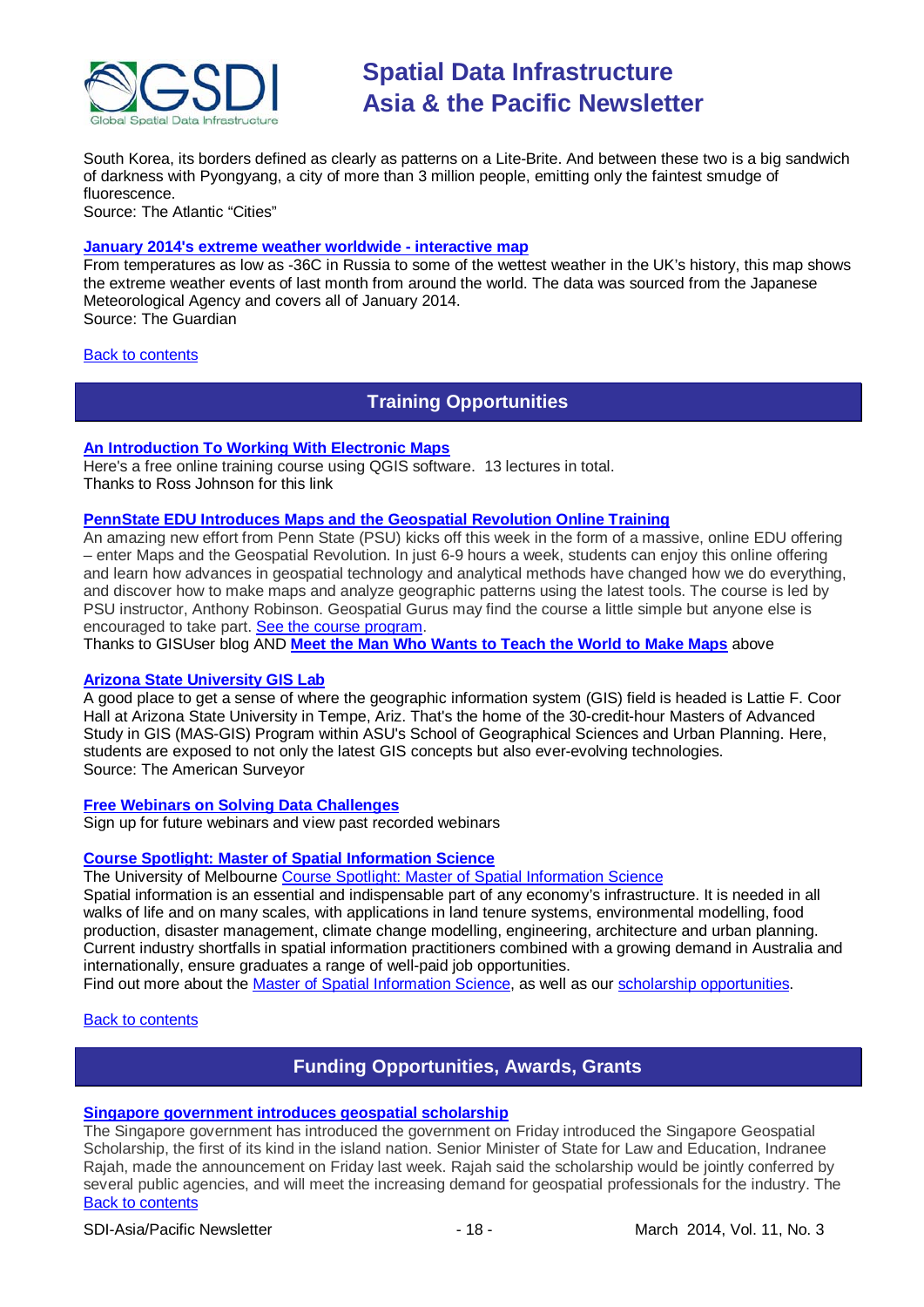

scholarship is for undergraduate and postgraduate studies. More information is expected to be release later in the year. Ms Indranee noted that Geospatial Information Systems and Technology (GIST) touches many aspects of daily life, such as getting road directions on the smart phone, and providing live traffic condition updates. It is also used in monitoring dengue clusters, and managing issues such as climate change and disaster response

Channel NewsAsia

### **[Ideas Challenge](http://www.gmes-masters.com/ideas-challenge)**

The Ideas Challenge is at the core of the GMES Masters competition. It invites students, entrepreneurs, start-up companies and SMEs to submit their ideas for an innovative commercial use of GMES to a secure online database on the GMES Masters website. The best idea for a commercially viable business idea using GMES data will be rewarded. The winner will be rewarded with a cash prize of EUR 10,000 as well as the chance to get his idea further developed in one of the six ESA Business Incubation Centres (BICs). The incubation package has a value of up to EUR 60,000.

# **[ESA App Challenge](http://www.gmes-masters.com/esa-app-challenge)**

The European Space Agency (ESA) will award the ESA App Challenge to the best application idea for the usage of GMES on mobile phones. Proposals shall address one or more GMES main thematic areas (land, marine environment, atmosphere, climate change, emergency management). ESA is looking for ideas that can be implemented quickly into a profitable business. The application should consist of a base app containing info and news on GMES, as well as one or more specific content modules that provide relevant location-based data to users in real time. The winner will be considered for support by one of the six European Space Agency's Business Incubation Centres (ESA BICs) across Europe (value up to EUR 60,000).

# **[European Space Imaging High-Res Challenge](http://www.gmes-masters.com/european-space-0)**

European Space Imaging (EUSI) is Europe's leading provider of Very High-Resolution (VHR) satellite data. EUSI will award the best application idea using the most advanced VHR satellite data. Application ideas which are easily implementable, sustainable, cut costs and create efficiencies are of high interest. Participants are required to submit detailed application ideas including business concepts. The winner will be awarded a data package of EUSI satellite data worth up to EUR 20,000 for use in further developing the winning application.

### **[DLR Environmental Challenge](http://www.gmes-masters.com/dlr-environmental)**

DLR is looking for new applications in Earth observation, especially proposals addressing the mapping of the environment and climate. Ideas for using Earth observation to manage sustainable supplies of energy are also welcome. In addition to any kind of non-satellite geoinformation, proposals should be based on existing or imminent Earth observation satellite data that is available either for free or under commercial terms. The product or service generated from the idea should support either professionals from organisations and companies in environmental assessment, or the general public and consumer-oriented markets. Both regional and global applications and services are possible. Innovative ways to link the service with users are especially encouraged. The ideas should also describe a realistic scenario for their implementation involving either the general public or commercial benefits. The winner(s) will receive a voucher for a workshop or initial coaching according to what further realisation of the idea requires.

### **[Best Service Challenge](http://www.gmes-masters.com/best-service)**

The Best Service Challenge invites service providers to upload profiles of their existing services within the main thematic areas of GMES to the GMES Masters competition website. The Best Service Challenge aims at increasing the awareness of existing Earth Monitoring Services and their benefits to European citizens. The winner of the Best Service Challenge will benefit from a substantial satellite data quota made available with financial support by the European Commission.

### **[T-Systems Cloud Computing Challenge](http://www.gmes-masters.com/t-systems-cloud)**

T-Systems will award the prize for its Cloud Computing Challenge to the best GMES application or service idea that will make use of the cloud computing model Infrastructure-as-a-Service (IaaS) to provide Earth observation data on demand via user-oriented web portal or mobile devices. T-Systems will assist the winner in getting the awarded project off the ground. They will support the winner to realise an innovation project, which could lead to a long-term partnership.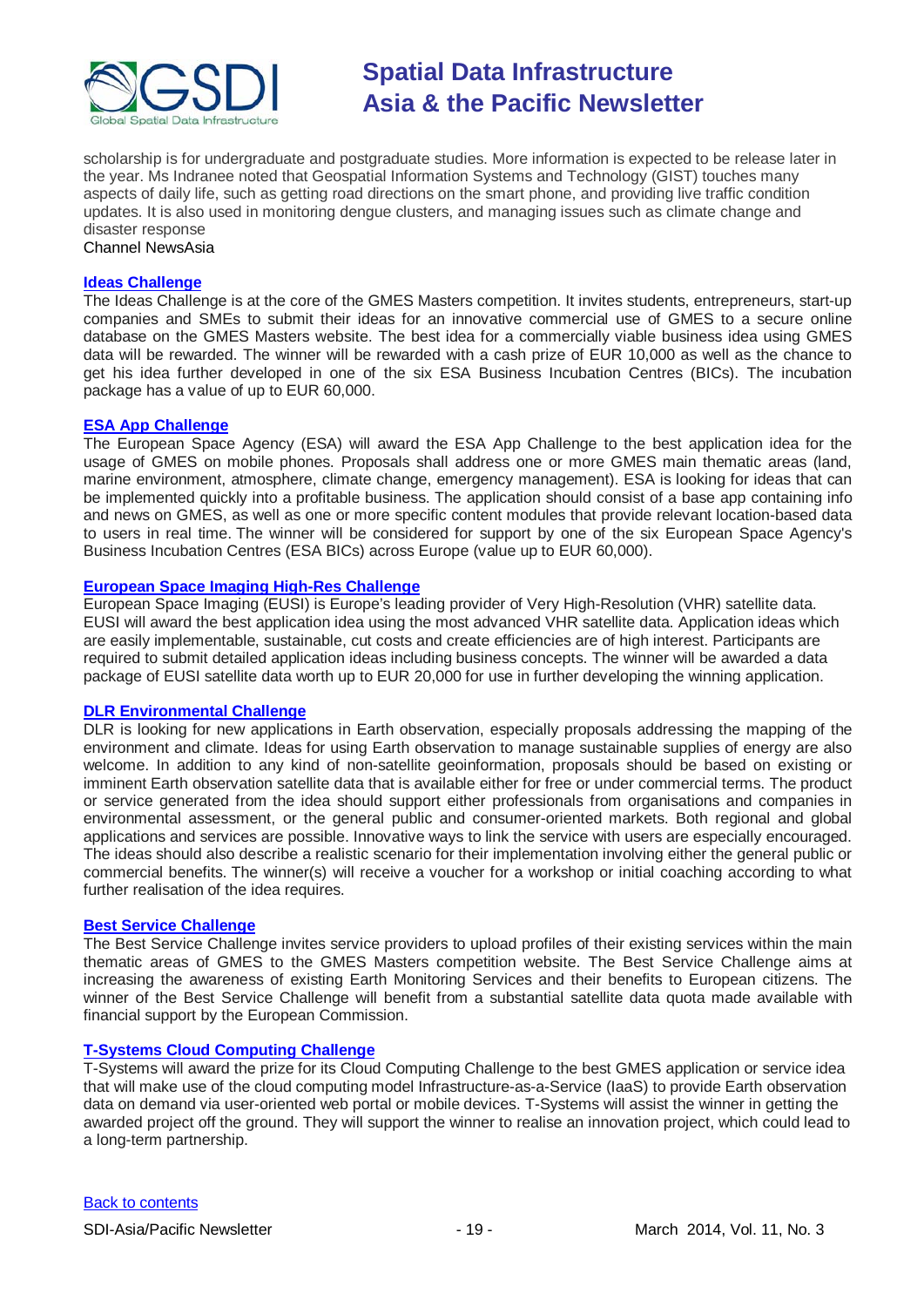

# **[Challenge to spur the geospatial industry](http://geospatialworld.net/index.php?option=com_content&view=article&id=23850:challenge-to-spur-the-geospatial-industry&catid=75:miscellaneous-events)**

The Singapore Land Authority has launched OneMap Challenge that seeks to promote the development of innovative map-based desktop and mobile applications by businesses and the community.

The OneMap Challenge provides a platform for application developers to showcase their creativity through the apps they develop to an increasingly tech-savvy population and enterprises, including those represented by the Association of Small and Medium Enterprises (ASME) which is one of the competition promotion partners. The Challenge also aims to facilitate collaborations between potential business partners for creating location-based apps that are useful for business enterprises and the general community.

With two top prizes of \$20,000 cash each and other attractive prizes up for grabs, the OneMap Challenge is divided into two categories – Web Applications for applications that run on web browsers and Mobile Applications for those that run on smart phones, tablets and other portable devices.

Visit <http://www.sla.gov.sg/OneMapChallenge> to learn more about OneMap Challenge and check out the OneMap Facebook page at [www.facebook.com/OneMap.](http://www.facebook.com/OneMap)

Source: Geospatial World and **SLA press release** 

# <span id="page-19-0"></span>[Back to contents](#page-0-0)

# **Employment Opportunities**



**New career resource** at **[GeoJobsBIZ](http://geojobs.biz/)**. There's been about 200 opportunities listed and the growth has been steady in visits and users. If you need to recruit Geo/Tech talent hopefully you'll give it a shot and those of you simply browsing for a new gig so you can tell the boss to go take a hike perhaps there's something here for you. Good luck!

#### **GIS Job Board Launches New Website: [www.gisjobboard.com](http://www.gisjobboard.com/)**

New Site Provides Employers and Job Seekers Tools to Post and Search Jobs and Resumes in the GIS and Geospatial Disciplines

GIS Job Board has launched a new website specifically dedicated to GIS and other geospatial disciplines. The new site makes it simple for employers and job seekers to post and search for jobs and resumes. The site was created to serve the growing needs of the GIS community and help with recruiting and job seeking efforts. Visitors also have the option to view the site in a different language if they choose, making it easier for them to have access to the content

Registered users can receive jobs or resumes by email. They can also flag jobs and resumes as well as save searches, setup resume alerts, and save resumes and jobs. Users have the capability of private messaging other users in case they ever want to communicate with someone.

<span id="page-19-1"></span>For more information about GIS Job Board, please visit their website at **[www.gisjobboard.com](http://www.gisjobboard.com/)**

[Back to contents](#page-0-0)

# **Conference Proceedings**

#### **[APSRAC holds workshop on Spatial Data Infrastructure](http://www.siasat.com/english/news/apsrac-holds-workshop-spatial-data-infrastructure)** Source: [The Siasat Daily](http://www.siasat.com/)

### **[37th ISO/TC 211 meeting successfully held](http://www.isotc211.org/News_archive/Redlands.htm)** November 11 - 15

During the week of November 11-15, 2013, the [Technical Committee 211 Geographic information/Geomatics](http://www.isotc211.org/) (TC 211) of the International Organization for Standardization (ISO) had its 37th plenary meeting and associated meetings at the Esri campus in Redlands, California. All the WGs met, as well as all the maintenance groups and other groups. Delegates and experts from 20 nations participated. [The resolutions](http://www.isotc211.org/opendoc/211n3671/ISO-TC211-N3671_Resolutions_37th_meeting_Redlands_2013-11-15.pdf)  [from the plenary meeting have been published online.](http://www.isotc211.org/opendoc/211n3671/ISO-TC211-N3671_Resolutions_37th_meeting_Redlands_2013-11-15.pdf)

Presentations from [Standards in Action Workshop,](http://www.isotc211.org/Workshop_Redlands/Redlands-Standards_in_action_workshop.pdf) 13 November 2013, Redlands, CA USA The 38th ISO/TC 211 meeting will be held in [Berlin, Germany,](http://www.isotc211.org/Berlin/Berlin_2014.pdf) June 2-4, 2014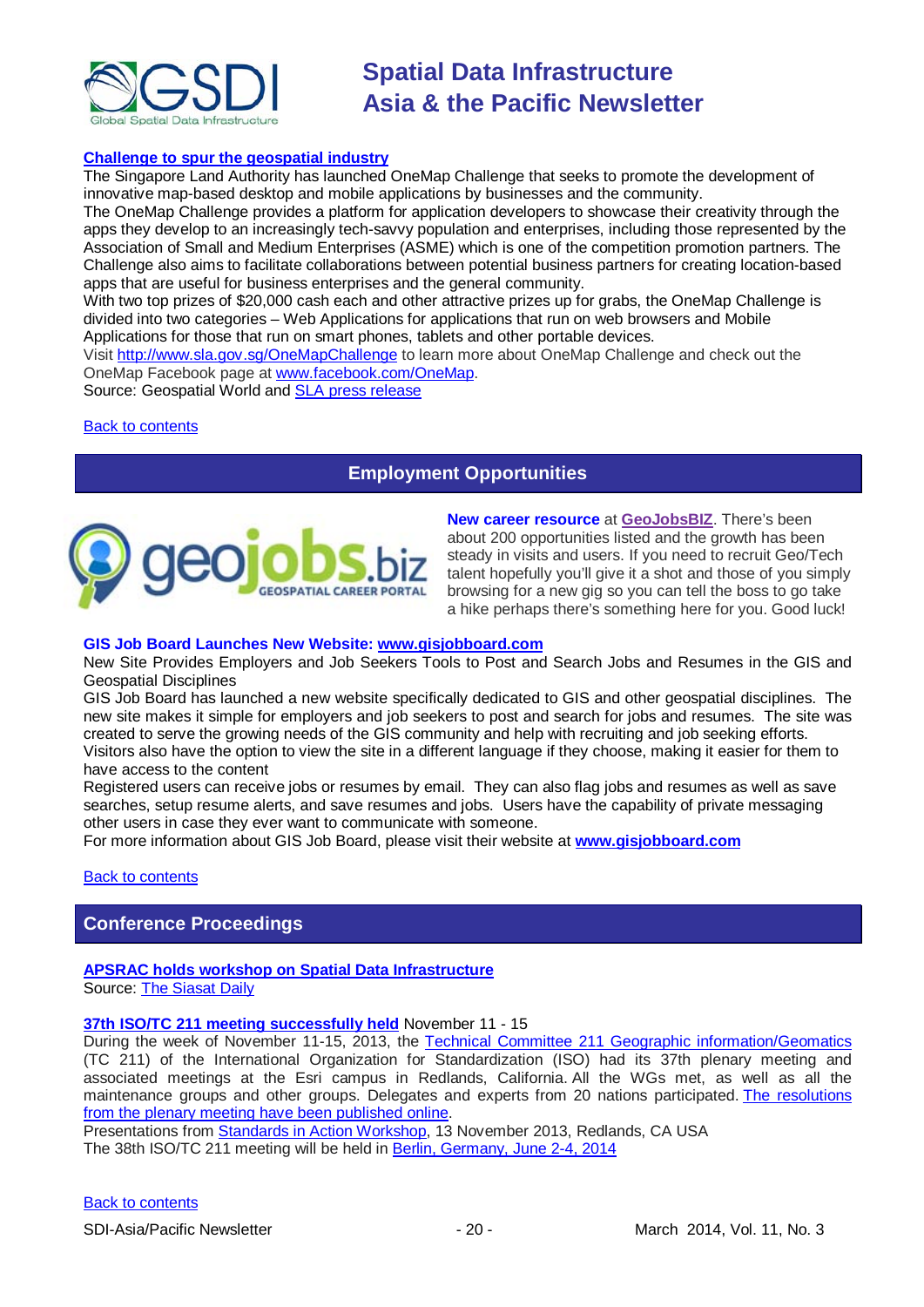

# **[First Heart of Borneo spatial meeting held](http://wwf.panda.org/?212013/The-First-Heart-of-Borneo-Spatial-Meeting) October, 2013**

Preceded by the recent 7th Heart of Borneo (HoB) Trilateral Meeting in Brunei in September 2013, HoB Geographical Information System (GIS) meeting was organized in October, for the first time since it was initially discussed in 2008. The discussion evolved around the organizational and working modalities of the technical committee on GIS, presentations on national policy on spatial land-use planning, and identification of possible joint activities.

The meeting was considered useful to build a better understanding on each country's land-use management and the underlying principles. It is a reality that each country in the HoB regulates different land use plans and therefore different land-use management. Despite the fact of differences, the three countries demonstrated willingness to cope with the challenge. With distinct land classification or nomenclature, the essential function of land-use planning is understood and has become reference and knowledge for each country to develop better policy and practices on land-use management that considers balance between conservation and development. See link above for full article.

[The Heart of Borneo](http://wwf.panda.org/what_we_do/where_we_work/borneo_forests/) (HoB) refers to the main part of the island where forests remain intact. Covering an area the size of Utah in the US, Victoria in Australia or the whole of England and Scotland put together and extending into the territory of the countries of Brunei Darussalam, Indonesia and Malaysia, it is one of the largest transboundary rainforests remaining in the world. But the Heart of Borneo is not just a treasure trove of biodiversity - it is also a source of life and livelihood for people, providing ecological services for at least 11 million Borneans, including a million forest-dwelling indigenous Dayaks.

### <span id="page-20-0"></span>**[Back to contents](#page-0-0)**

# **Conferences, Events**

For upcoming events of global or major international interest, please visit the [upcoming conference list o](http://gsdi.org/events/upcnf.asp)n the GSDI website – as this conference list will be reserved for conferences within or with specific interest to the Asia Pacific Region.

### **The editors welcome news of conferences & events from the newsletter subscribers**

### **[Call for Expression of Interest to host AARSE 2014 and future Conferences](http://lists.gsdi.org/pipermail/sdi-africa/2010-November/001135.html)**

Call for Expression of Interest to host the 10th biennial International Conference of the African Association of Remote Sensing of the Environment (AARSE) in October 2014 and future Conferences.

| <b>Date</b>        | <b>Location</b>         | <b>Event</b>                                                        |                 |
|--------------------|-------------------------|---------------------------------------------------------------------|-----------------|
| <b>March 2014</b>  |                         |                                                                     |                 |
| 3-5 March          | Ottawa, Canada          | <b>Geospatial Advancement Canada Conference</b>                     |                 |
| "NEW"              |                         |                                                                     | Contact         |
| <b>11-12 March</b> | Kota Kinabalu,<br>Sabah | <b>Malaysia Geospatial Forum 2014</b>                               |                 |
|                    |                         | Incorporating SABAH International Surveyors' Congress 2014          |                 |
|                    |                         | <b>Abstract Submission Deadline</b>                                 | 15 January 2014 |
|                    |                         | <b>Abstract Acceptance Notification</b>                             | 20 January 2014 |
|                    |                         | <b>Author Registration Deadline</b>                                 | 31 January 2014 |
|                    |                         | Contact                                                             |                 |
| <b>17-18 March</b> | Malaysia                | 6th National Geospatial Information Symposium                       |                 |
|                    |                         | The National Geospatial Information Symposium is a bi-annual        |                 |
| "NEW"              |                         | activity of the Malaysian Ministry of Natural Resources and         |                 |
|                    |                         | Environment (NRE). The Symposium is one of NRE's efforts            |                 |
|                    |                         | to strengthening the geospatial information delivery system and the |                 |
|                    |                         | community using geospatial technologies.                            |                 |
|                    |                         | Within NRE, the State Geospatial Data Infrastructure Center         |                 |
|                    |                         | (MaCGDI) is the organization established by the government to       |                 |
|                    |                         | coordinate access and delivery of the geographic information held   |                 |
|                    |                         | by all government agencies. MaCGDI manages and promotes the         |                 |
|                    |                         | development of geospatial data portal for Malaysia (MyGDI).         |                 |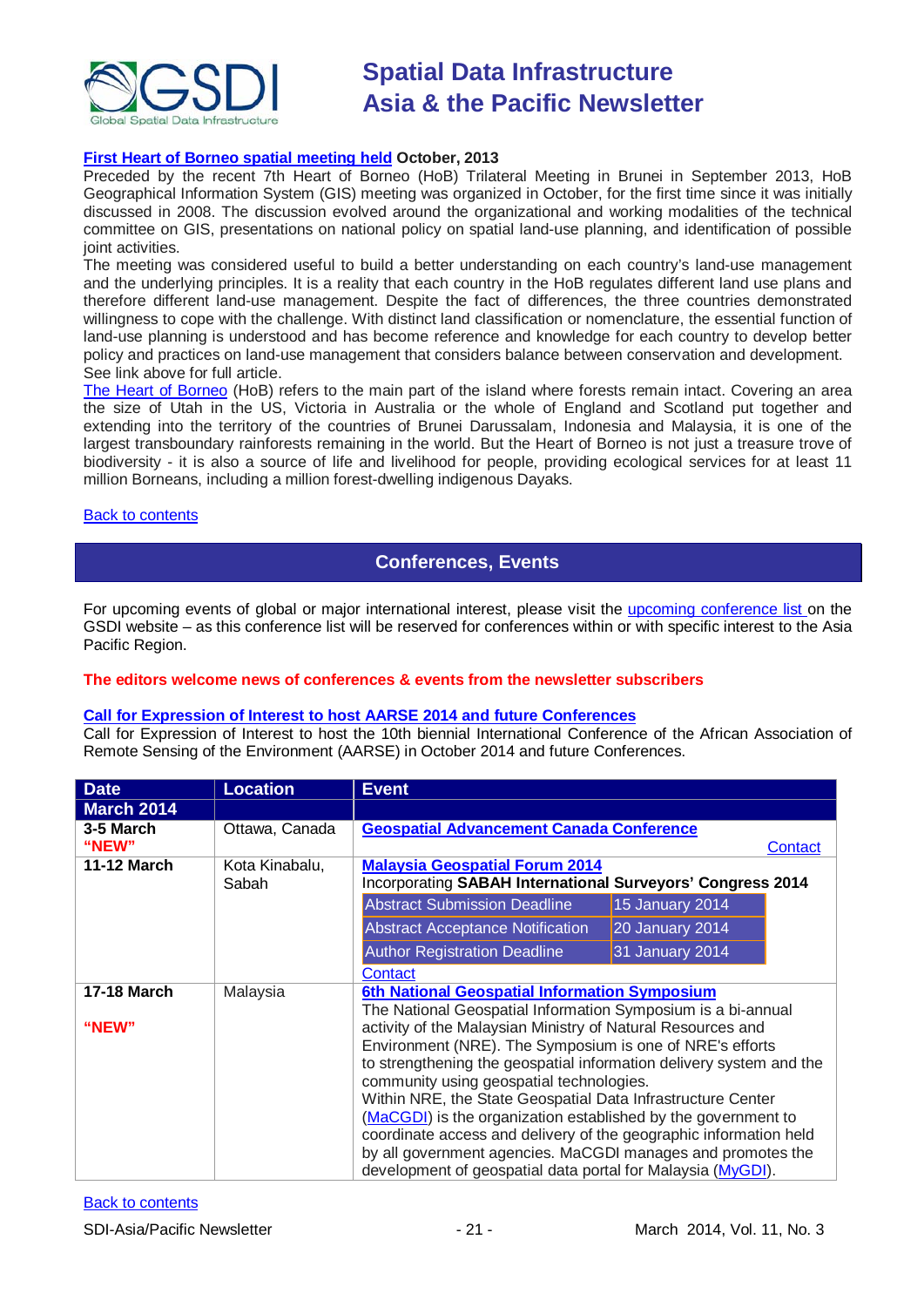

|                    |                          | MaCGDI. Complementing MyCDI, the Malaysia Geospatial Online                                                 |
|--------------------|--------------------------|-------------------------------------------------------------------------------------------------------------|
|                    |                          | Service (MyGOS) is a user platform to promote sharing of                                                    |
|                    |                          | geospatial information.                                                                                     |
|                    |                          | For background on SDI in Malaysia, see:                                                                     |
|                    |                          | Implementation of National Spatial Data Infrastructure in                                                   |
|                    |                          | Malaysia (2009)                                                                                             |
|                    |                          | Spearheading the National Spatial Data Infrastructure (NSDI) in<br>Malaysia (2012)                          |
| <b>23-27 March</b> | Louisville,              | <b>American Society for Photogrammetry and Remote Sensing</b>                                               |
|                    | Kentucky, USA            | (ASPRS) 2014 Annual Conference                                                                              |
|                    |                          | & co-located Joint Agency Commercial Imagery Evaluation                                                     |
|                    |                          | (JACIE) Workshop                                                                                            |
| <b>April 2014</b>  |                          |                                                                                                             |
| 30 March-2 April   | San Diego,<br>California | 17th Annual AAAE Geographic Information Systems (GIS)<br><b>Conference and Exhibition</b>                   |
|                    |                          | Speaking, sponsorship, exhibitor and Poster Session                                                         |
|                    |                          | information: greg.mamary@aaae.org                                                                           |
|                    |                          | Registration and hotel information: brian.snyder@aaae.org                                                   |
| 7-9 April          | Canberra,                | Research@Locate'14                                                                                          |
|                    | Australia                | Held in conjunction with LOCATE 14                                                                          |
| 7-9 April          | Canberra,                | <b>LOCATE 14 - Conference and Exhibition</b>                                                                |
|                    | Australia                | Locate14 is the new premier national spatial information conference                                         |
|                    |                          | and exhibition in Australia and New Zealand.                                                                |
|                    |                          | Locate14 consolidates the top industry events including                                                     |
|                    |                          | spatial@gov Conference and Exhibition (managed by the Office of                                             |
|                    |                          | Spatial Policy), the Surveying & Spatial Sciences Conference and                                            |
|                    |                          | the Asia-Pacific Spatial Excellence Awards.                                                                 |
|                    |                          | The annual Locate conferences will become the central meeting                                               |
|                    |                          | point of industry, government and academia in one of the fastest<br>growing industries in Australia.        |
|                    |                          | <b>Registrations are now open.</b>                                                                          |
| <b>12-13 April</b> | Washington, DC           | <b>State of the Map - US</b>                                                                                |
|                    |                          | State of the Map US is the annual United States conference for all                                          |
|                    |                          | OpenStreetMap users                                                                                         |
| 14-17 April        | Colorado, USA            | <b>SPAR International 2014</b>                                                                              |
| <b>May 2014</b>    |                          |                                                                                                             |
| 5-9 May            | Geneva,                  | <b>Geospatial World Forum 2014</b>                                                                          |
|                    | Switzerland              | Contact: info@geospatialworldforum.org                                                                      |
| 8-9 May            | Geneva,                  | <b>Land Information System for Smart Cities</b>                                                             |
|                    | Switzerland              | Part of Geospatial World Forum (see above)                                                                  |
| 5-9 May            | Walbrzych-Ksiaz,         | 22 <sup>nd</sup> Cartographic School 2014                                                                   |
|                    | Poland                   | "Geoinformatics and Atmospheric Science"<br>contact Dr Malgorzata Wieczorek phone: +48 71 375 22 30, email. |
| 21-23 May          | Thessaloniki,            | 5th International Conference on Geographic Object-Based                                                     |
|                    | Greece                   | Image Analysis (GEOBIA 2014).                                                                               |
| <b>June 2014</b>   |                          |                                                                                                             |
| 2-6 June           | Berlin, Germany          | The 38th ISO/TC 211                                                                                         |
|                    |                          | brochure/flyer only available at this date. Website<br><b>PDF</b>                                           |
|                    |                          | expected on-line shortly                                                                                    |
| 16-20 June         | Aalborg,                 | The 8th INSPIRE Conference                                                                                  |
|                    | Denmark                  | <b>Awaiting official website</b>                                                                            |
| 15-21 June         | Riviera, Bulgaria        | 5th International Conference on CARTOGRAPHY & GIS                                                           |
|                    |                          | January 10, 2014: Abstract submission                                                                       |
|                    |                          | February 25: Full paper submission for publication in Springer Book                                         |
|                    |                          | May 1: Full paper submission for Conference Proceedings                                                     |
|                    |                          | Please be aware of the first deadline $-10$ January 2014. You are                                           |
|                    |                          | kindly asked to submit:                                                                                     |